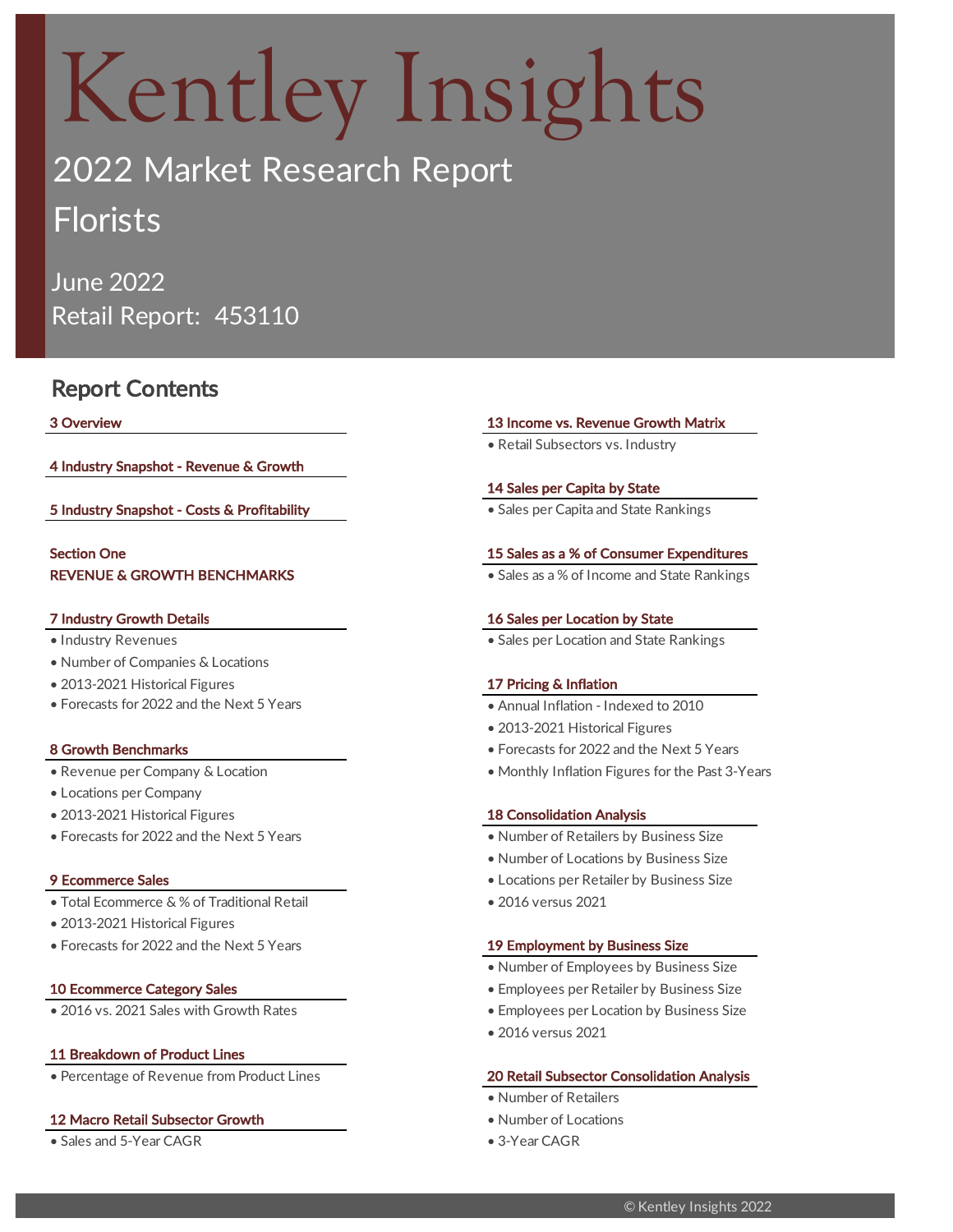### Report Contents (Continued)

#### 21 Retail Subsector Consolidation Analysis 28 - Continued

- Locations per Retailer Employees per Retailer Employees per Retailer
- 
- 3-Year CAGR

#### Section Two

#### COST, FINANCIAL, & WORKFORCE BENCHMARKS

#### 23 Profitability & Financial Ratio Analysis 30 Industry Payroll

- Percent of Companies that are Profitable  **Payroll per Employee**, Retailer & Location
- Average Net Income as a Percent of Revenue 2013-2021 Historical Figures
- Financial Ratios 10 ratios, such as Total Asset Turnover, Assets to Liabilities, Return on Net Worth, Solvency Ratio **31 Payroll by Business Size 31 Payroll by Business Size**

#### **24 Operating Expenses • 2016 versus 2021**

- Industry Operating Expenses
- Industry Revenue vs. Operating Expense Growth 32 Payroll per Employee by State
- Operating Expense as a Percent of Revenue Payroll per Employee and State Rankings
- 2013-2021 Historical Figures
- Forecasts for 2022 and the Next 5 Years 33 Workforce Composition

#### 25 Operating Expenses by Retailer & Location • Sales, Service & Marketing

- Operating Expenses per Retailer Operations, IT, & Other
- Operating Expenses per Location Revenue vs. Percent of Industry's Employees Expenses
- 
- Forecasts for 2022 and the Next 5 Years

#### **26 Operating Expense Detail • Operations • Operations**

- Employee Expenses Pay Bands Pay Bands Pay Bands Pay Bands Pay Bands Pay Bands Pay Bands Pay Bands Pay Bands Pay Bands Pay Bands Pay Bands Pay Bands Pay Bands Pay Bands Pay Bands Pay Band
- Property Expenses
- 
- 
- Inventory Handling & Supplies Expenses Top 20 Job Categories
- Miscellaneous Expenses

#### 27 Inventory Turns & Gross Margin **• Pay Bands** • Pay Bands

- 
- Gross Margin
- 2013-2021 Historical Figures 37 Total Employment by State
- Forecasts for 2022 and the Next 5 Years

- 
- Total Industry Employees State Rankings State Rankings State Rankings State Rankings State Rankings

#### Florists - 2022 www.kentleyinsights.com 2

- 
- Employees per Retailer 2013-2021 Historical Figures
	- Forecasts for 2022 and the Next 5 Years

#### 29 Employee Productivity by State

• Revenue per Employee and State Rankings

- 
- 
- Forecasts for 2022 and the Next 5 Years

- Payroll per Retailer, Location & Employee
- 

- Management & Finance
- 
- 
- 

#### • 2013-2021 Historical Figures 34 Job Categorization Pay Ranges

- Management & Finance
- Sales, Service & Marketing
- 
- 

#### • Equipment Expenses 35 Detailed Workforce Composition

- IT Expenses Percent of Total Employees by Job
	-

#### 36 Pay Ranges of Top 20 Positions

- 
- Inventory Turns Median, Top & Bottom 10% & 25%

• # of Employees and State Rankings

#### 28 Productivity & Industry Employment 38 Population to Every Employee by State

- Revenue per Employee # of Residents to Industry Employee
	-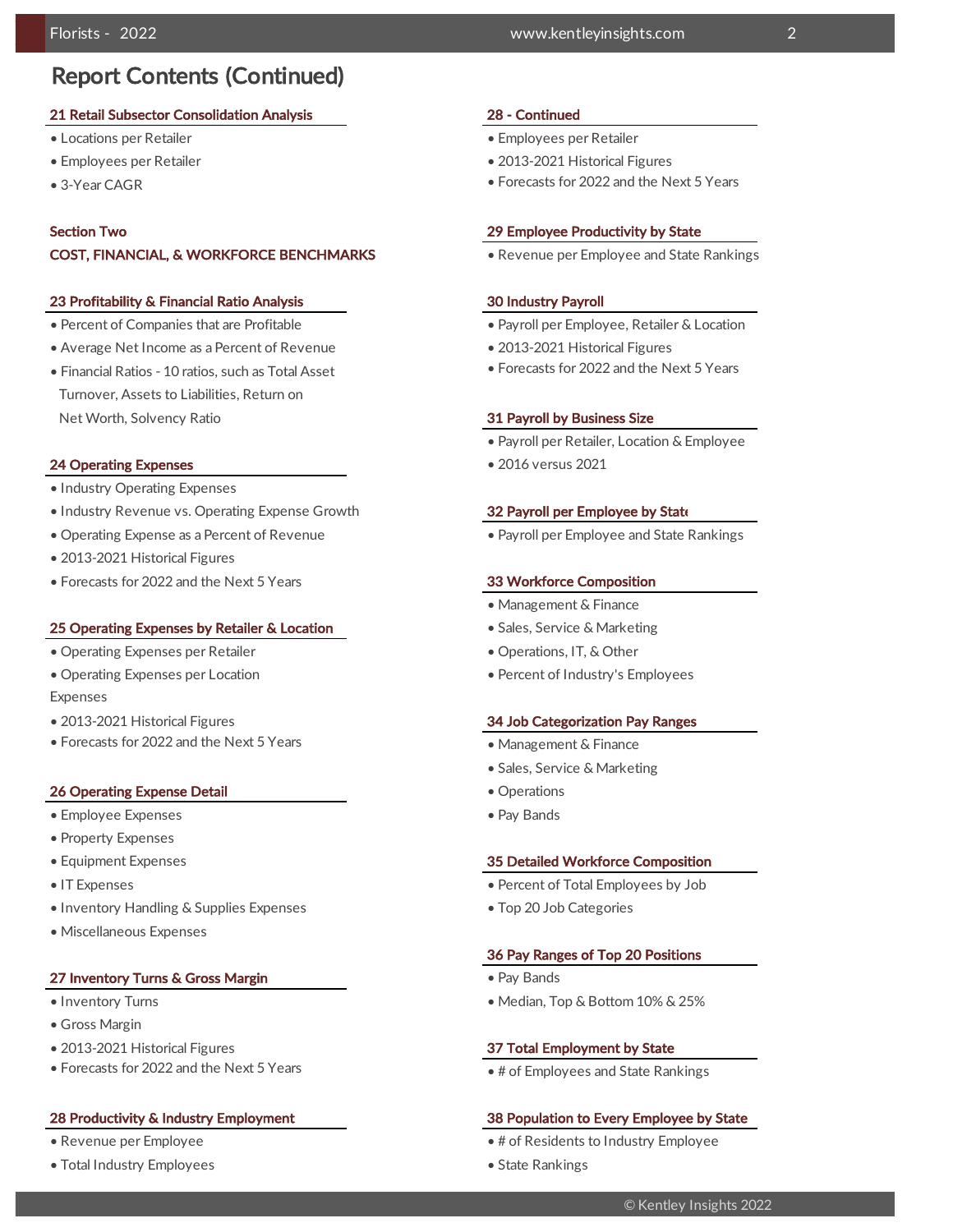### Report Methodology

Our goal at Kentley Insights' is simple...provide leaders with the right insights to help them unlock value in their company. Everything we've done in creating this report is focused on this goal. This Kentley Insights' report on the Florists industry will provide you with all of the key insights and benchmarks you need to create a broad and in-depth diagnostic and understanding of any company in the industry.

To unlock the most value from this report, companies typically create a comprehensive fact base of metrics on their own business to compare to the benchmarks in this report. The gap analysis will highlight potential opportunities, spur the right questions, and drive deeper inquiry. The conversations created by our reports are often the starting point to a broader strategic debate for companies to crystalize their strategies to win.

The core data is generated from comprehensive data sets created by companies in the industry either through automated data collection or surveys on their business. Our analysts create the forecasts

### Industry Definition

### **Florists**

Florists include locations primarily engaged in selling cut flowers, floral arrangements, and potted plants purchased from others. These retailers typically prepare the arrangements they sell.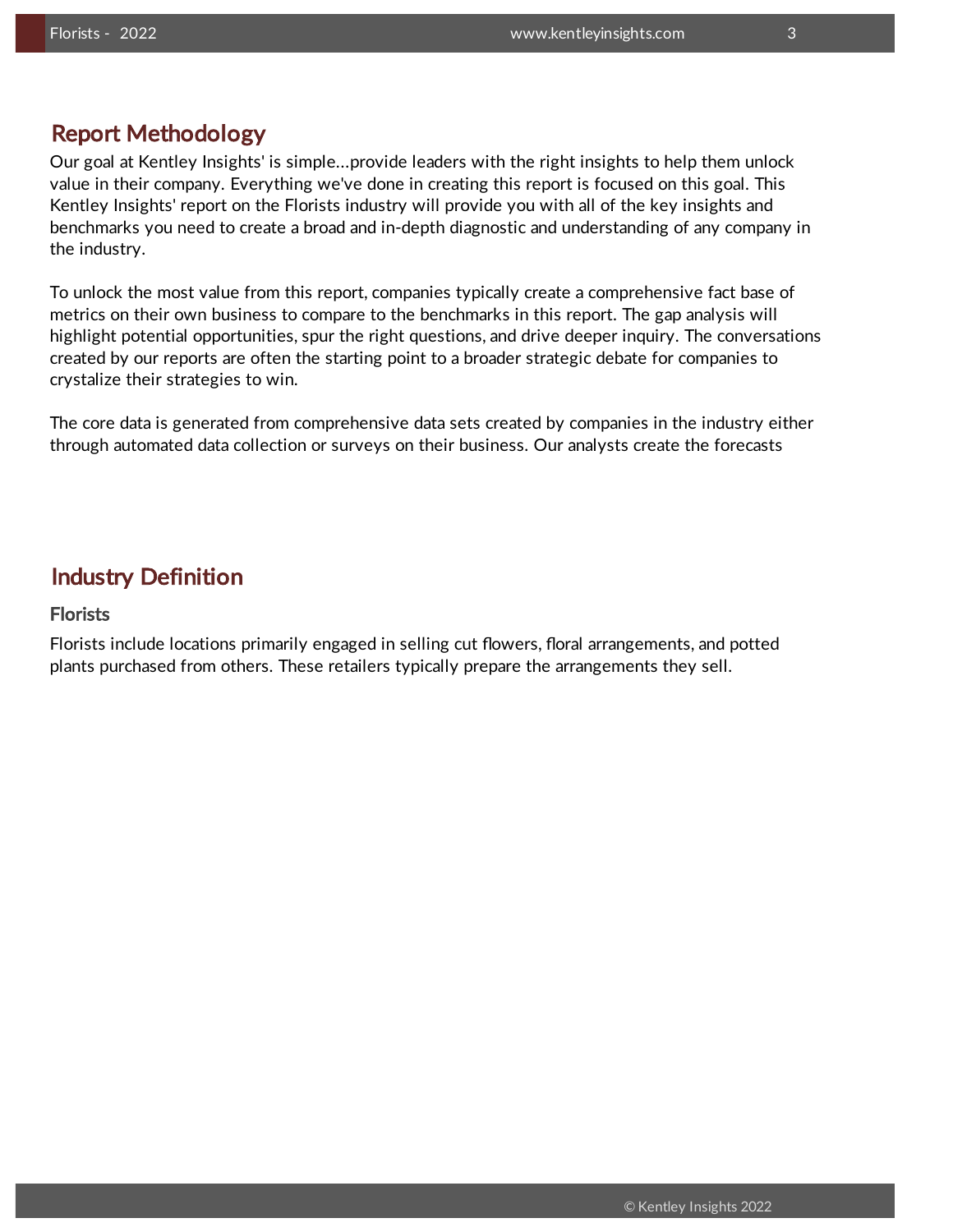### Industry Snapshot - Revenue & Growth

Below is the revenue and growth snapshot for the Florists industry, covering industry size, growth, forecasts, revenue per company, product line concentration, pricing, sales per capita, and sales per Location, and benchmark how many of these metrics compare to the industries within the service sector.

### Overall Industry Size

The overall 2021 revenues of Florists was \$5.6 Billion. The industry is a relatively small industry, ranking in the bottom 20% of retail industries in terms of size.

### Overall Industry Growth

Over the past 3 years, industry revenues have been growing at an annual rate of 4% per year. This growth rate is close to the average for retail industries and ranks it in the top 60% of all retail industries.

### Overall Industry Growth Forecast

Given the macroeconomic climate and industry dynamics, the forecasted industry revenue growth rate for the next 5 years is 3.8% per year for the Florists industry.

### Revenue per Retailer

In 2021, the average revenue per retailer for the industry was approximately \$.5 million, which grew at a 8.3% annual rate over the past 3 years.

### Product Line Concentration

In the Florists industry, the top 3 product lines make up 75% of revenue versus 62% across retail sectors.

### Pricing & Inflation

From 2020 to 2021, price inflation for the industry was 5.8%. While over the past 5 years, inflation has averaged 1.1% per year.

### Sales per Capita

For the Florists industry, Delaware has the highest sales per capita at \$40. This is 156% higher than the average \$16 per capita across the U.S.

### Sales per Location

For the industry, Hawaii has the highest sales per location at \$.6 million, which is 41% higher than the U.S. average of \$.5 million in sales per location.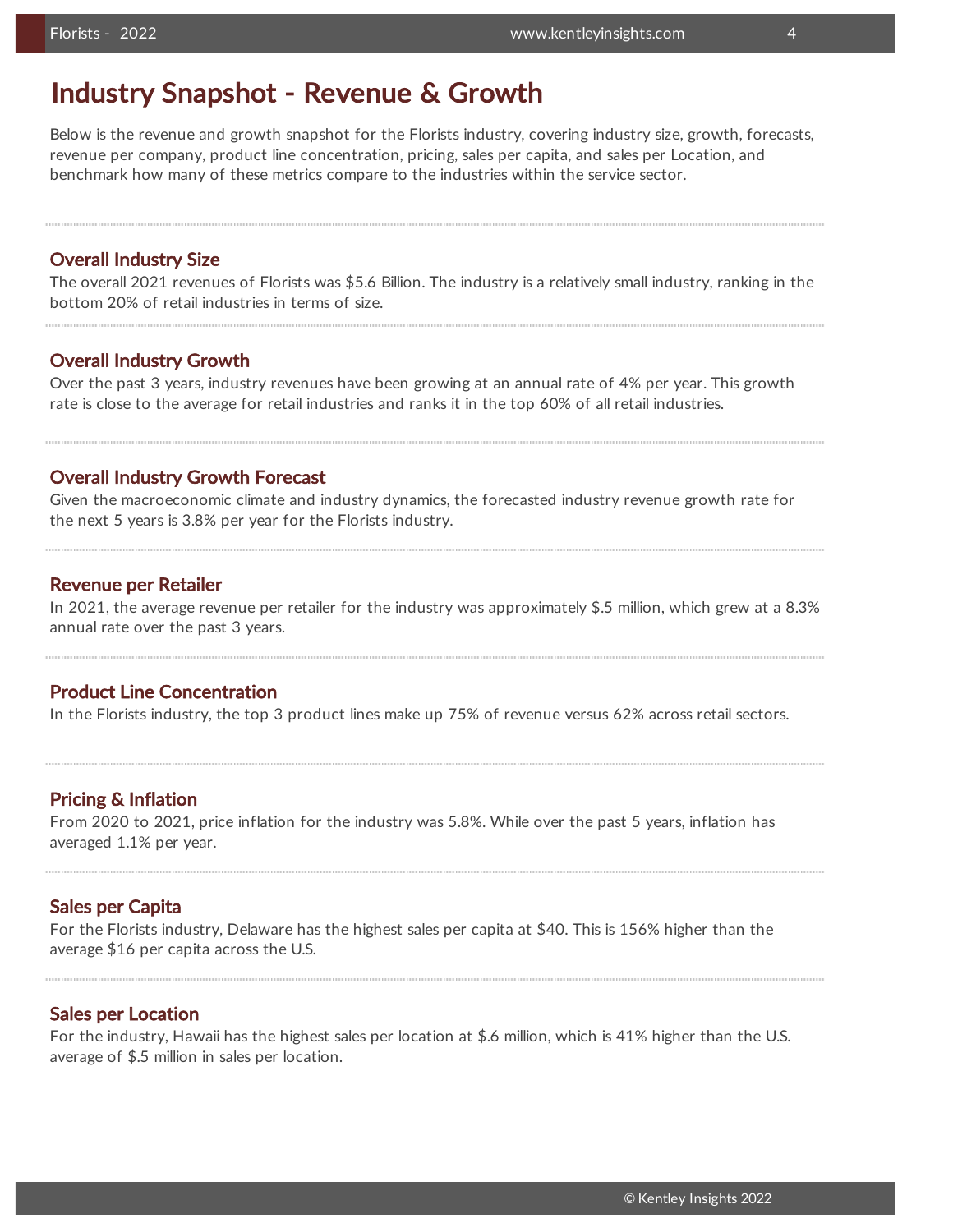### Industry Snapshot - Costs, Capital & Profit

Below is an industry snapshot on operating expenses, employee productivity, payroll, job categorization, profitability, and relevant benchmarks.

### Operating Expenses

In 2021, the operating expenses as a percent of revenue for the Florists industry was 38.9%, and over the past 3 years total operating expenses for the industry grew at 4.7% per year.

### Operating Expense Breakdown

The breakdown of operating expenses for the industry is as follows: 49.2% for employee expenses, 18.5% for property expenses, 5.1% for equipment expenses, 1.8% for IT expenses, 5.2% for inventory handling and supplies expenses, while 8.5% was spent on miscellaneous expenses.

### Inventory Turns and Gross Margin

In 2021, inventory turns for the industry were 3.8, which represented a growth of 25.9% over 2020. While in 2021, gross margin was 48.9%, versus 45.2% in 2020.

### Employee Productivity

For the Florists industry in 2021 the sales per employee declined -16.1% over 2020 to \$104,201, which ranks the industry in the bottom 20% of retail industries.

### Payroll per Employee

In 2021, payroll per employee equaled \$20,069 for the industry, which ranks it in the bottom 20% of retail industries. Payroll per employee has grew at an annual rate of 2% over the past 3 years.

### Payroll by State

New York is the highest paying state in the Florists industry, with a payroll per employee of \$22,876, which is 16.3% higher than the U.S. average.

### Job Categorization

The jobs breakdown in the Florists industry is as follows: 8.7% of the jobs are in management and finance, 70.9% of the jobs are in sales, service and marketing, while 20.4% of the jobs are in operations.

### Profitability

53.9% of Companies in the Florists industry are profitable, with an average net income of 7.6% of revenues, which ranks the industry in the top 40% of retailers.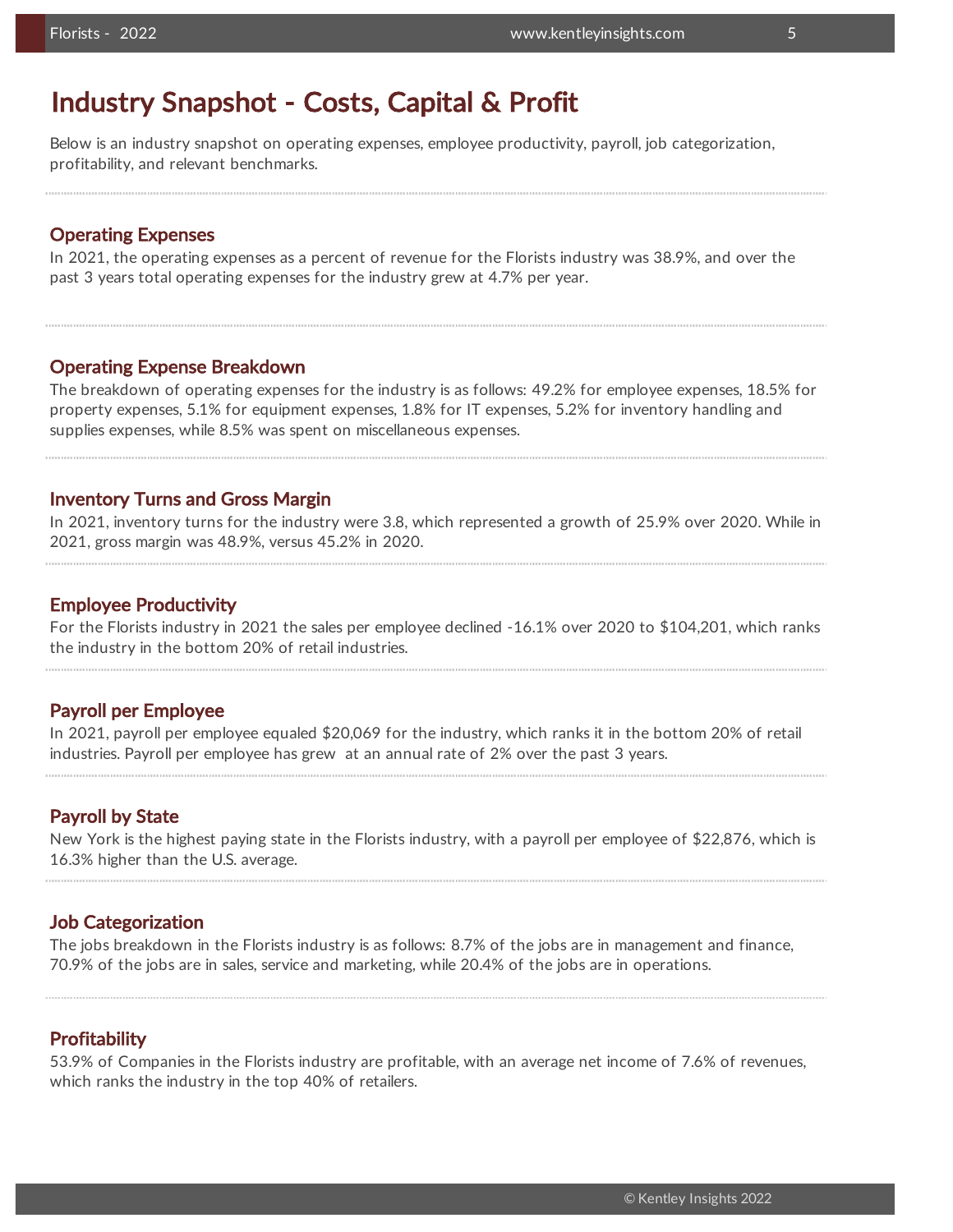## Section One

## Revenue & Growth Benchmarks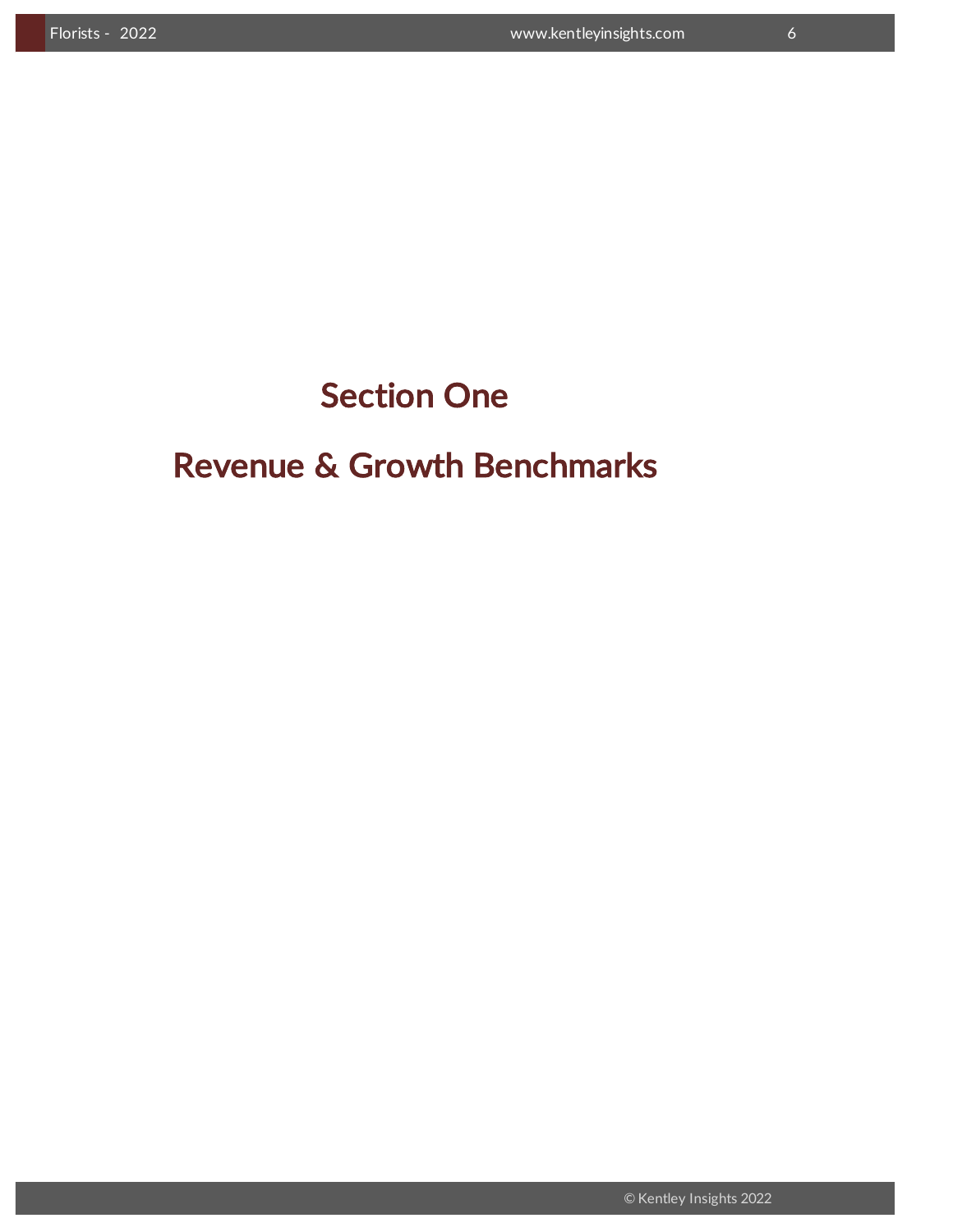## Industry Growth Details

To get a macro level view of the industry, below are the historical details and forecasts of industry growth, including the total revenues of Florists and the number of retailers and locations in the industry.





Compound Annual Growth Rate 4.0% 3-Year 2.0% 5-Year



### Number of Retailers

Compound Annual Growth Rate -4.0% 3-Year -3.3% 5-Year



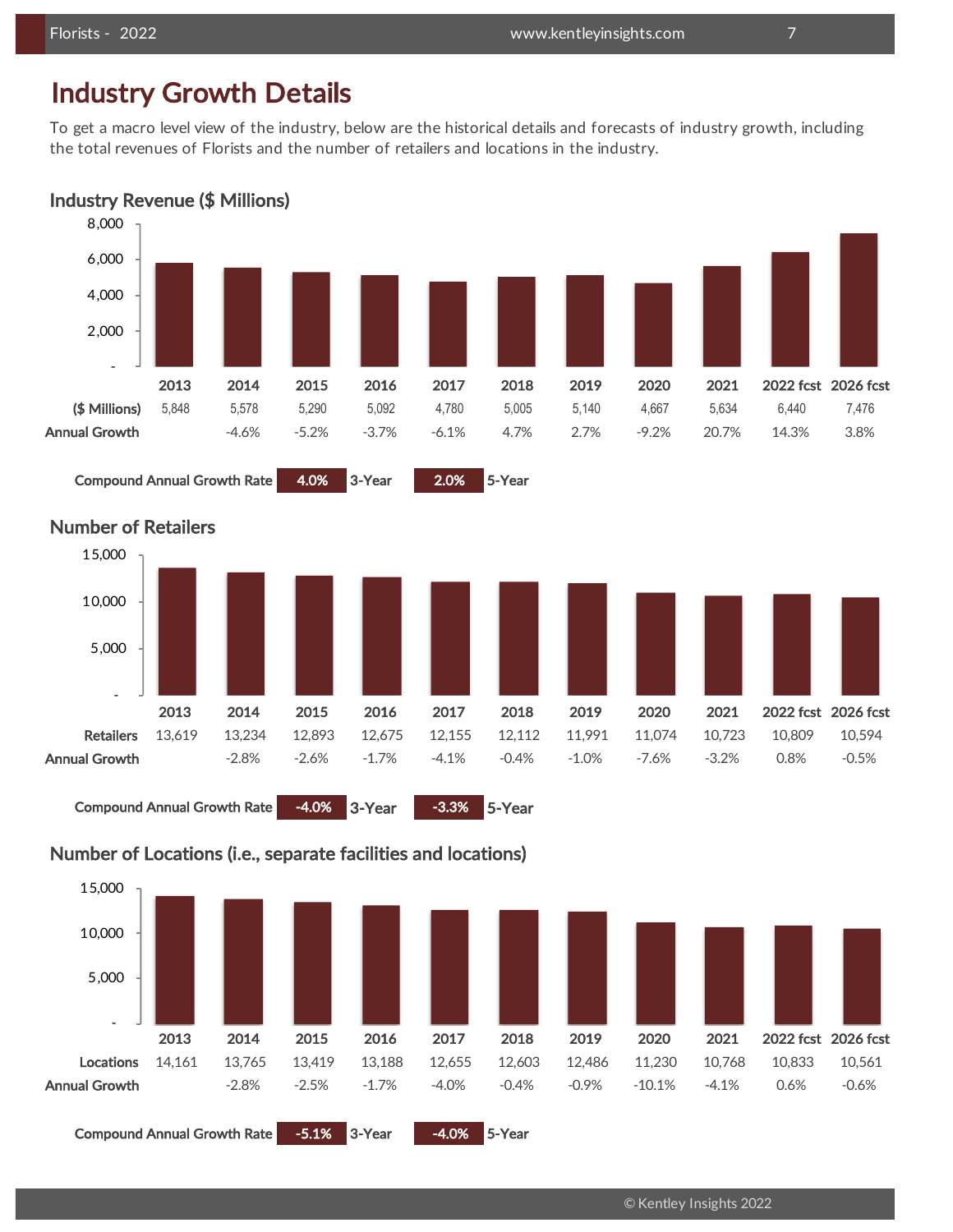## Growth Benchmarks

Below are the normalized growth benchmarks for the Florists industry, including revenue per company, revenue per location, and locations per company. These metrics are typically better to use to benchmark a company's performance, since they normalize for company and location growth.

Revenue per Retailer (\$ Thousands)







Locations per Retailer



Compound Annual Growth Rate -1.2% 3-Year -0.7% 5-Year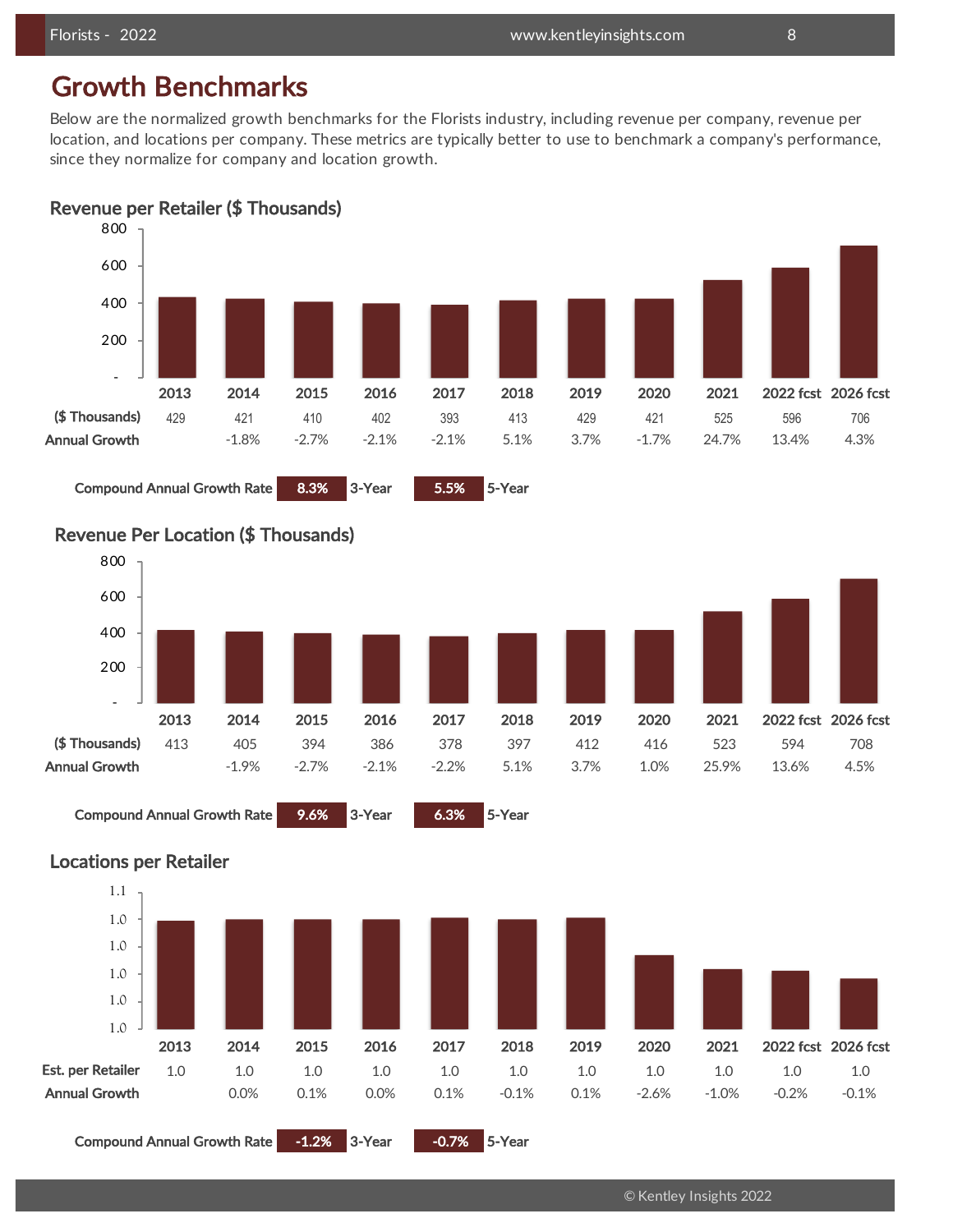## Ecommerce Sales

Below represents ecommerce sales for traditional Florists, along with ecommerce as a percentage of overall sales. The third graph is the total ecommerce sales as a percentage of the total U.S. retail sales, including all retail sectors.

### Ecommerce Sales of Traditional Florists



Compound Annual Growth Rate 27.3% 3-Year 17.2% 5-Year

### Ecommerce as a % of Traditional Florists Sales



### Total Ecommerce Sales as a % of Total Retail (Includes all Retail Sectors)



© Kentley Insights 2022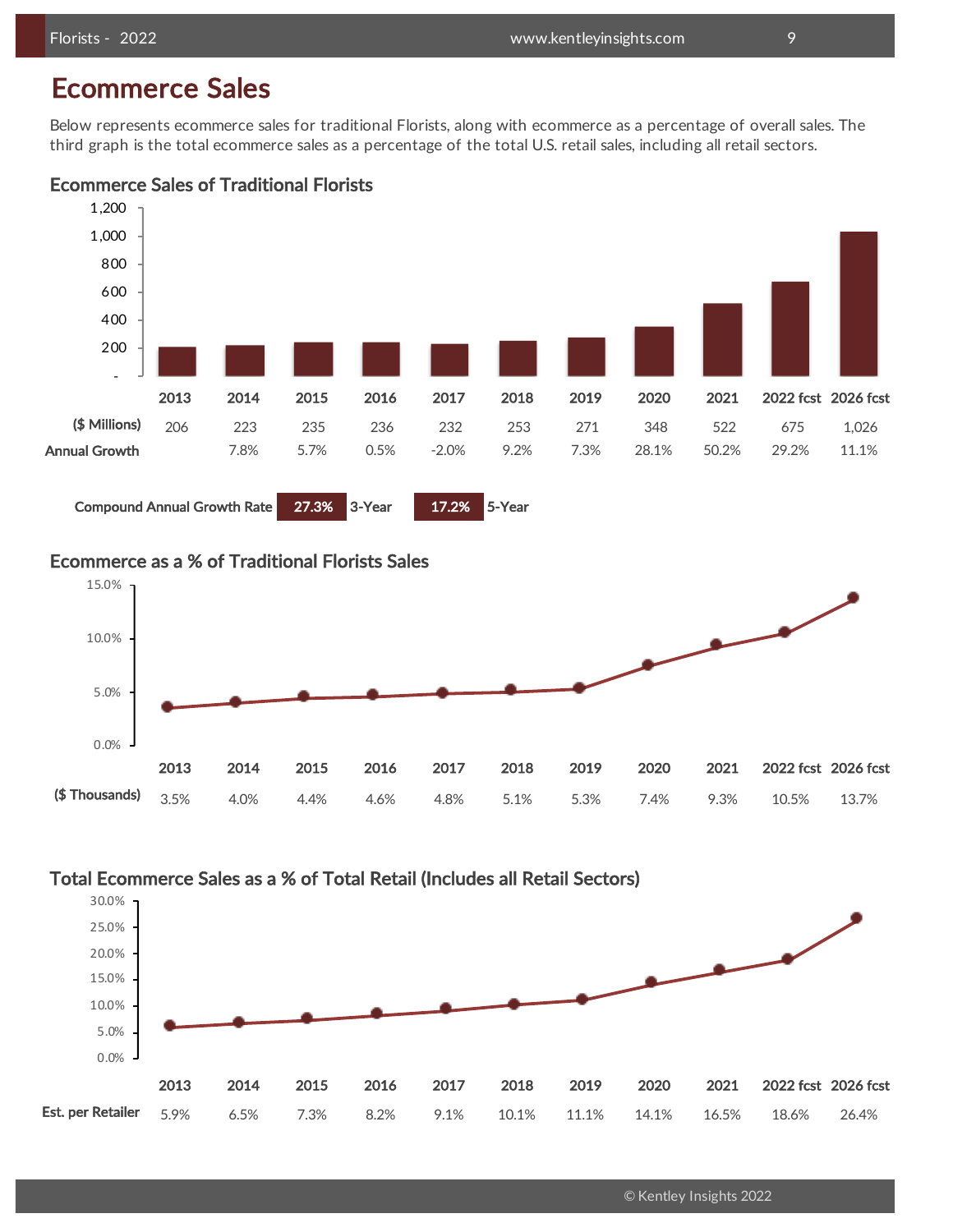## Ecommerce Category Sales of Retailers with No Physical Stores

There are ~50,000 ecommerce retailers that do not have physical stores. These include ecommerce pure plays, such as Amazon, Ebay, and Blue Nile. Catalog and direct sales retailers that use a combination of catalogs, direct response, and online channels to sell merchandise. It also includes manufacturers that don't have physical retail, but do sell directly to consumers online. Below are the category sales for these retailers with no physical stores.

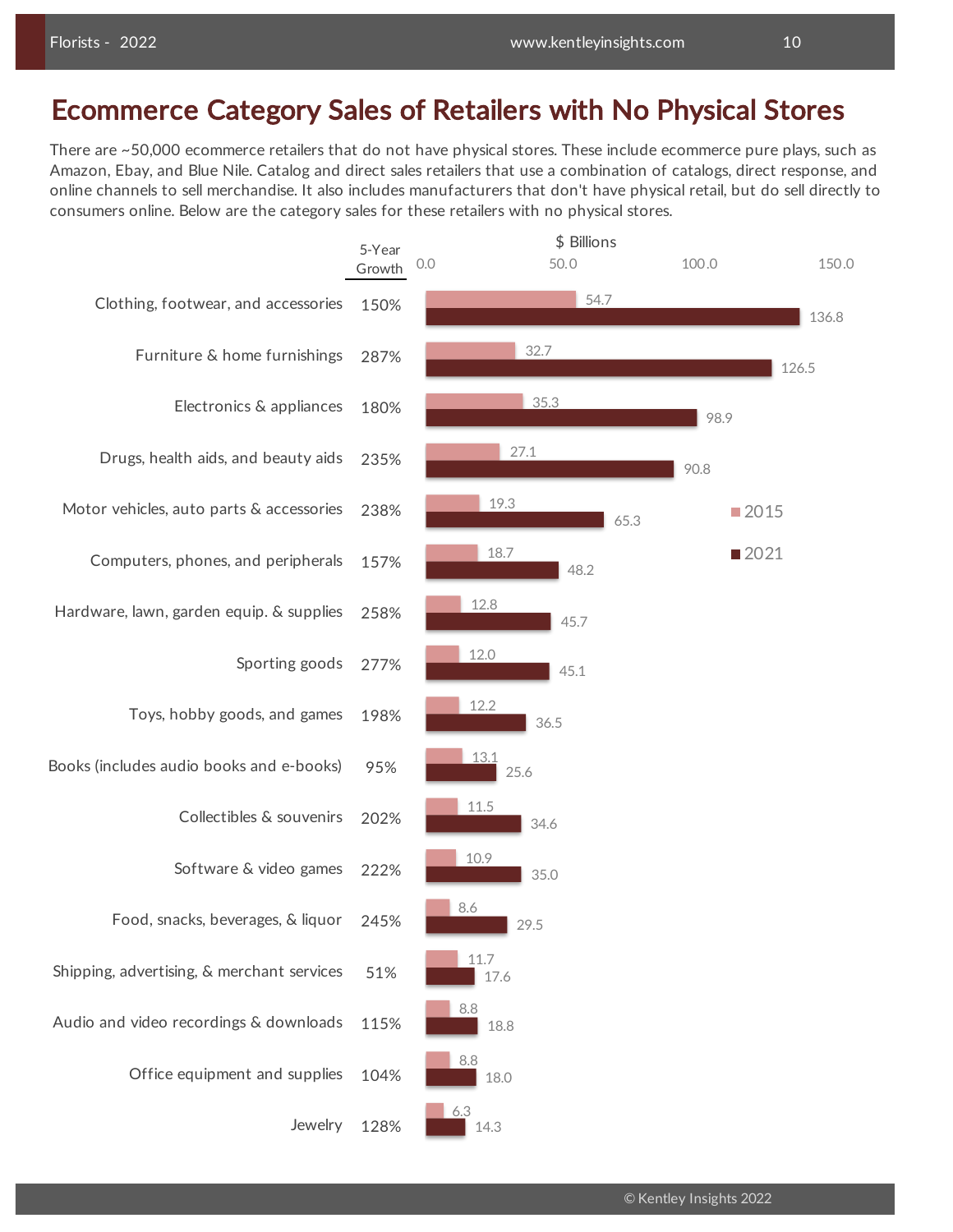## Breakdown of Top Product Lines

Below represents Florists industry sales as a percentage of the top product lines, which is used to highlight potential growth opportunities, strengths, and weaknesses.

### Breakdown of Sales by Top Product Lines (%) Florists

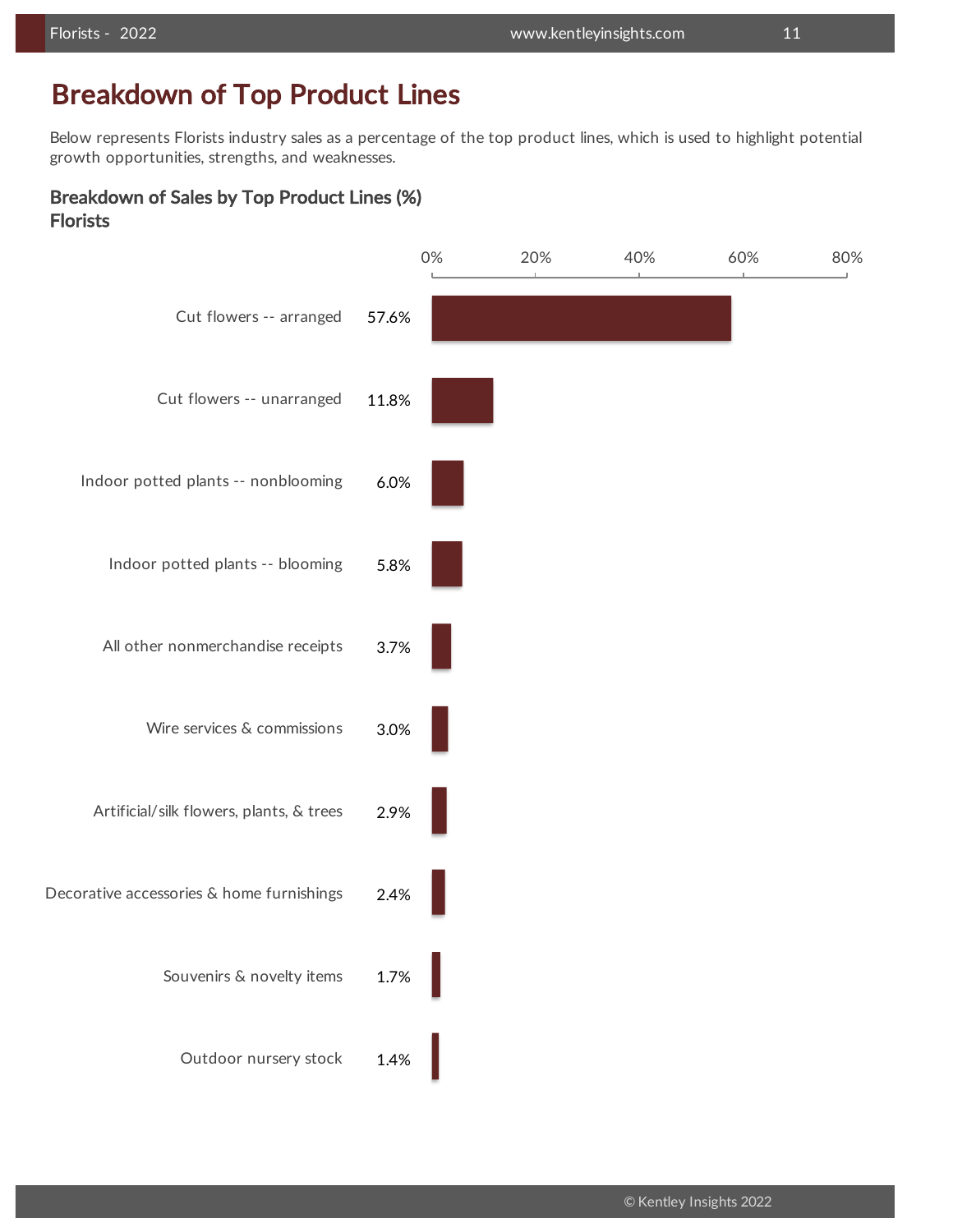### Macro Retail Category Growth

Understanding how your industry compares to the retail subsectors, can often put things into perspective or spur ideas and analogs. Below is the size and growth of all of the major retail subsectors.

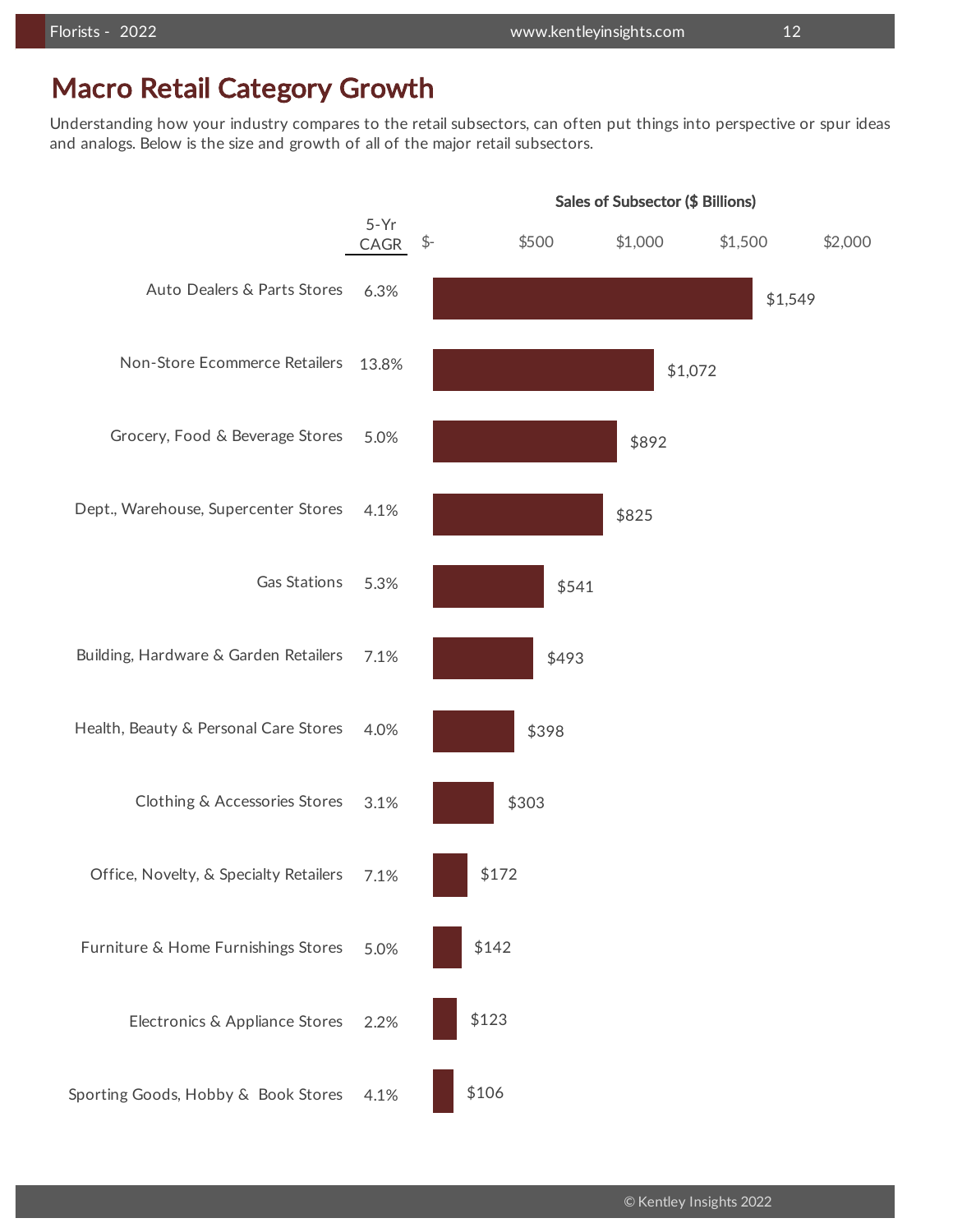### Income vs. Revenue Growth Matrix

Similar to the famous BCG Matrix, though substituting net income margin for relative market share and taking it to the industry level, the Income vs. Revenue Growth Matrix is an insightful tool to create context for an industry and companies. Where is your industry on the matrix? And, more importantly, where does your company fall on the matrix?

Industries which can generate high net income margin and high revenue growth are known as the Star industries, which often attract higher levels of competition chasing the growth. While, those that generate low net income margin and low revenue growth are known as the Dogs. Often, Dog industries are very mature, and growth comes from consolidation and driving costs out of the business. Industries with high net income margin and low revenue growth are Cash Cows, which typically are more mature and have less overall investment, but have nice industry dynamics to protect the margins of the industry. While Question Mark industries are those that have high revenue growth, but low net income margin. Companies in Question Mark industries, which can drive competitive differentiation and a higher net income margin, can often realize significant profit growth.

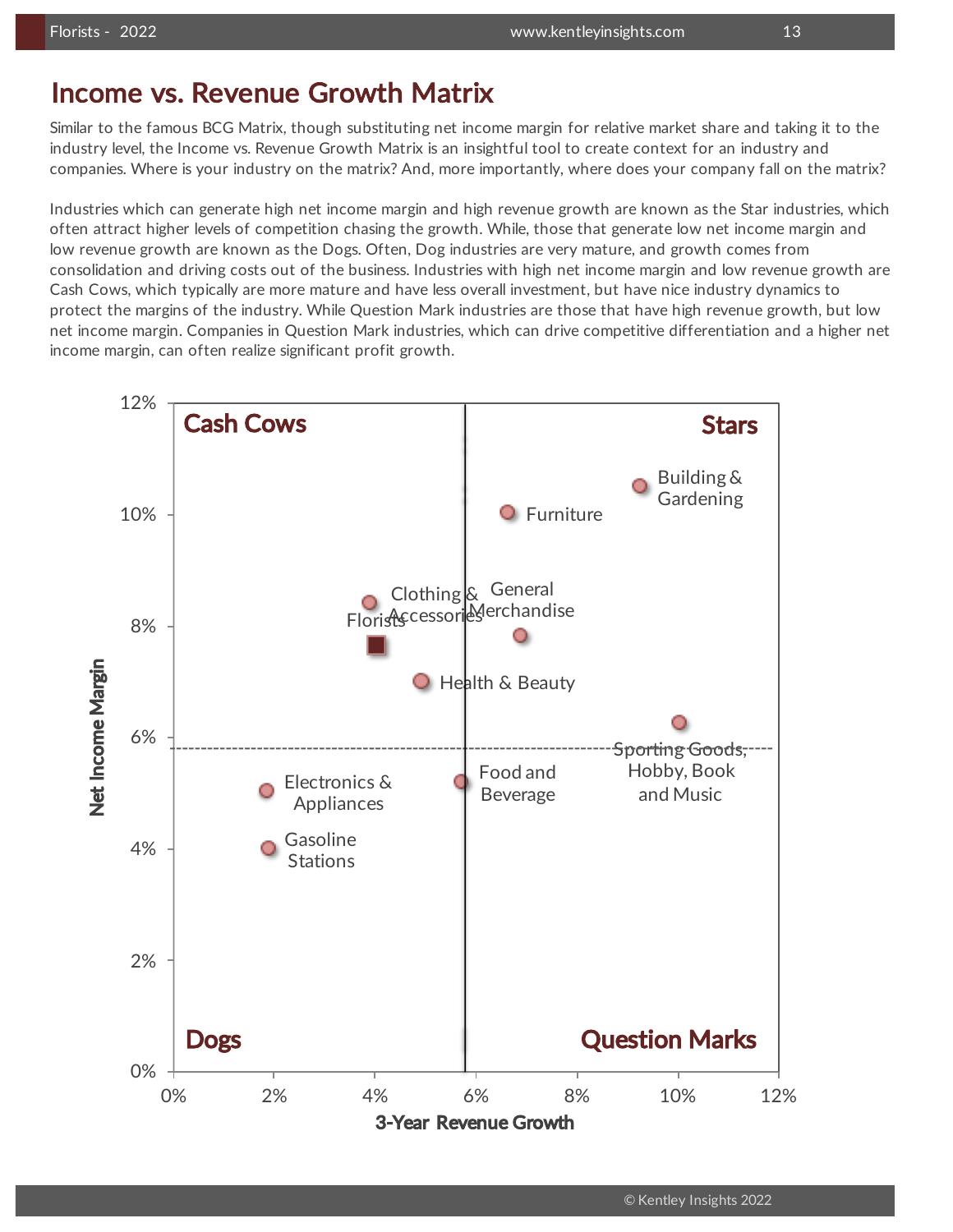### Sales per Capita by State

Below is industry sales per capita by state, which is useful to understand the total market potential by state. The metric is enhanced when compared to the sales per Location in each state. When it states "no data", there wasn't a sufficient sample size of data for the state.

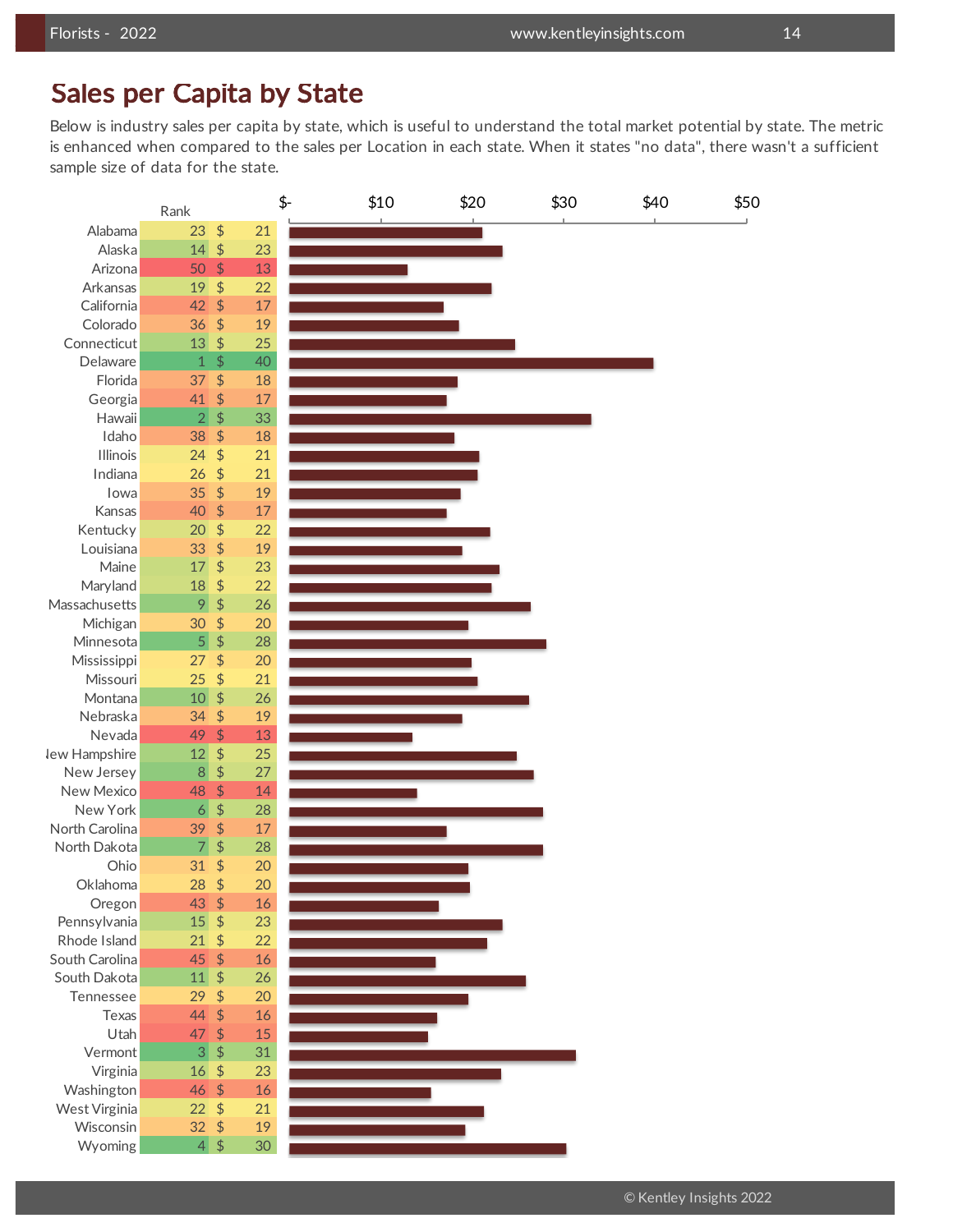## Sales as a Percent of Consumer Expenditures

Sales as a percent of consumer expenditures helps highlight the consumption differences by state. When it states "no data", there wasn't a sufficient sample size of data for the state.



© Kentley Insights 2022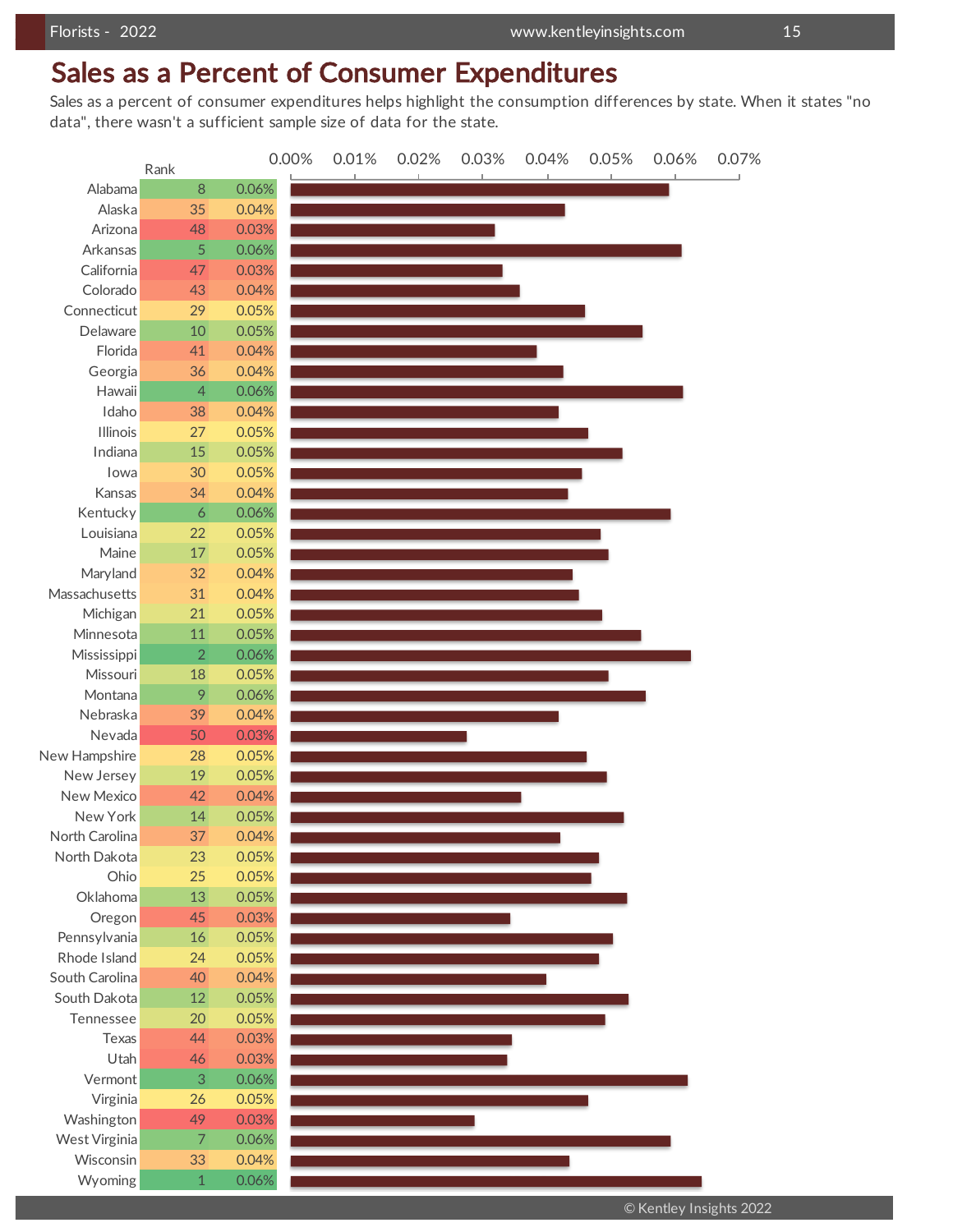### Sales per Location by State

Sales per location highlights the competitive intensity of a state. Those states with really high sales per location, will most likely face increasing competition. While those with low sales per location will often be consolidated to drive cost and capital efficiencies. How does your company compare? When it states "no data", there wasn't a sufficient sample size of data for the state.

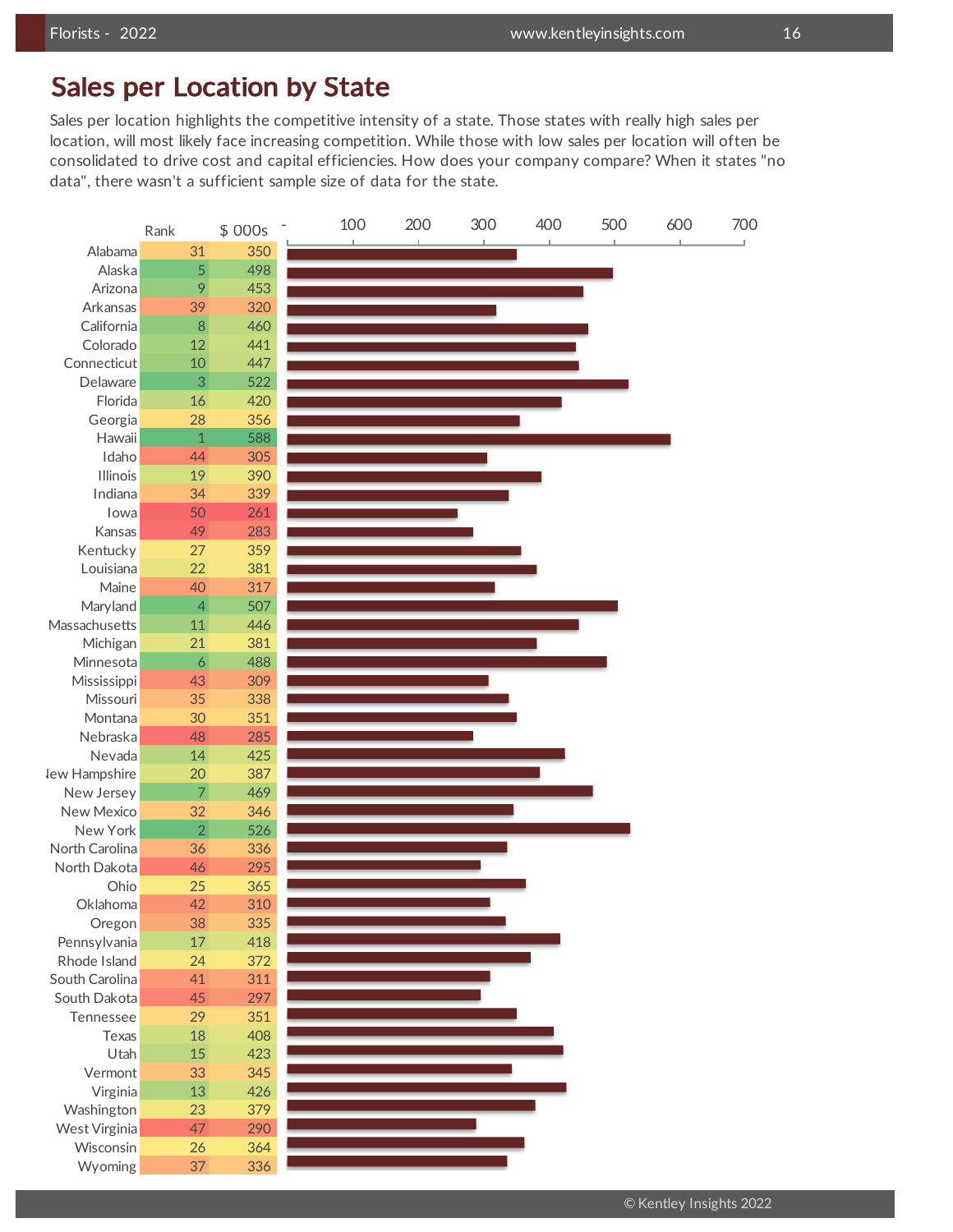## Pricing & Inflation

Understanding the pricing and inflation dynamics of an industry is critical to help inform the pricing decisions of a company. Below is the historical and forecasted inflation of the industry, and the seasonality of inflation over the past 4 years.

### Florists Industry Inflation

(Indexed at 1 in 2010)



Compound Annual Growth Rate 2.1% 3-Year 1.1% 5-Year

Florists Industry Inflation

| (Indexed at $1$ in 2010) |       |       |       |       | 1.000 | 1.050 | 1.100 | 1.150 | 1.200   |
|--------------------------|-------|-------|-------|-------|-------|-------|-------|-------|---------|
|                          | 2018  | 2019  | 2020  | 2021  |       |       |       |       |         |
| Jan.                     | 1.087 | 1.086 | 1.095 | 1.070 |       |       |       |       |         |
| Feb.                     | 1.038 | 1.074 | 1.081 | 1.057 |       |       |       |       |         |
| Mar.                     | 1.043 | 1.061 | 1.057 | 1.084 |       |       |       |       |         |
| Apr.                     | 1.071 | 1.099 | 1.085 | 1.154 |       |       |       |       |         |
| May                      | 1.051 | 1.068 | 1.072 | 1.115 |       |       |       |       | 2018    |
| Jun.                     | 1.043 | 1.057 | 1.052 | 1.081 |       |       |       |       | 2019    |
| Jul.                     | 1.060 | 1.068 | 1.043 | 1.109 |       |       |       |       | ■2020   |
| Aug.                     | 1.024 | 1.060 | 1.025 | 1.113 |       |       |       |       | $-2021$ |
| Sep.                     | 1.026 | 1.070 | 1.022 | 1.126 |       |       |       |       |         |
| Oct.                     | 1.053 | 1.111 | 1.038 | 1.136 |       |       |       |       |         |
| Nov.                     | 1.020 | 1.058 | 1.028 | 1.149 |       |       |       |       |         |
| Dec.                     | 1.032 | 1.049 | 1.021 | 1.152 |       |       |       |       |         |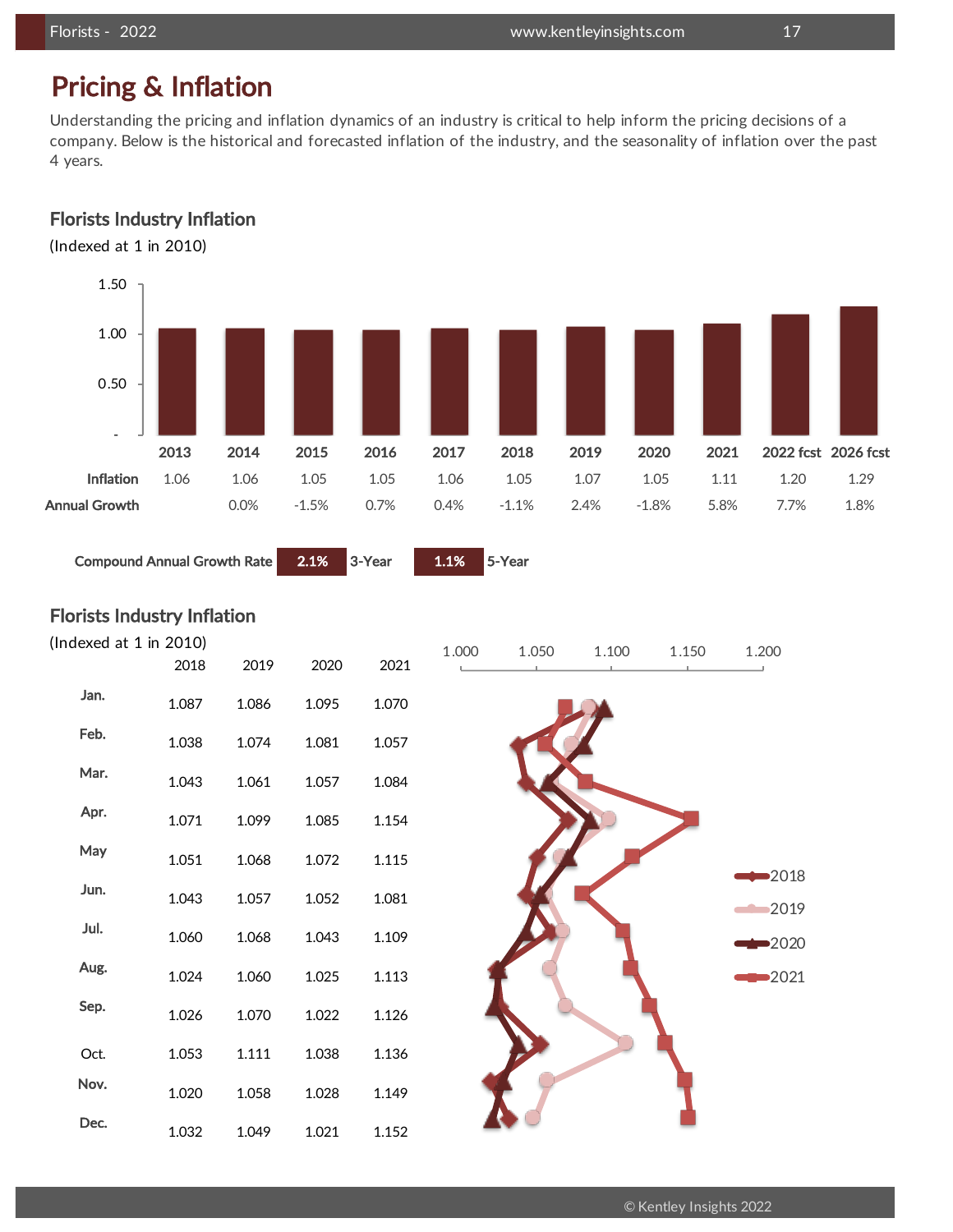## Consolidation Analysis

While industry level benchmarks are useful, digging into the growth and consolidation dynamics by the size of retailers (e.g., 0-4 employees = small retailer, 500+ employees = large retailer) can provide deep context and insight into the competitive dynamics. Below you have the number of retailers, locations and locations per retailer by size of retailer and growth over the past 5 years. How many employees does your company have? Is your size of retailer growing or shrinking?

### Florists



|              |                            |       |       |        |        |         |        | Establishments - 5 Year Growth (%) |       |    |
|--------------|----------------------------|-------|-------|--------|--------|---------|--------|------------------------------------|-------|----|
|              | <b>Number of Locations</b> |       |       | $-30%$ | $-25%$ | $-20%$  | $-15%$ | $-10%$                             | $-5%$ | 0% |
|              | <b>Business Size</b>       | 2016  | 2021  |        |        |         |        |                                    |       |    |
|              | $0 - 4$                    | 9,468 | 7,201 |        | $-24%$ |         |        |                                    |       |    |
|              | $5-9$                      | 3,002 | 2,555 |        |        |         | $-15%$ |                                    |       |    |
| of Locations | $10-19$                    | 1,100 | 909   |        |        | $-17\%$ |        |                                    |       |    |
|              | 20-99                      | 491   | 444   |        |        |         |        | $-9%$                              |       |    |
| Number       | 100-499                    | 142   | 114   |        |        | $-20%$  |        |                                    |       |    |
|              | $500+$                     | 51    | 44    |        |        |         | $-13%$ |                                    |       |    |

|           |                      | Establishments per Firm - 5 Year Growth (%)<br><b>Locations per Retailer</b> |      |        |        |        |        |        |    |  |
|-----------|----------------------|------------------------------------------------------------------------------|------|--------|--------|--------|--------|--------|----|--|
|           |                      |                                                                              |      | $-50%$ | $-40%$ | $-30%$ | $-20%$ | $-10%$ | 0% |  |
|           | <b>Business Size</b> | 2016                                                                         | 2021 |        |        |        |        |        |    |  |
|           | $0 - 4$              | 1.0                                                                          | 1.0  |        |        |        |        | $-4%$  |    |  |
| Retailer  | $5-9$                | 1.0                                                                          | 1.0  |        |        |        |        | $-4%$  |    |  |
| per       | $10 - 19$            | 1.1                                                                          | 1.1  |        |        |        |        | $-5%$  |    |  |
|           | 20-99                | 1.7                                                                          | 1.5  |        |        |        |        | $-9%$  |    |  |
| Locations | 100-499              | 8.1                                                                          | 5.0  |        | $-38%$ |        |        |        |    |  |
|           | $500+$               | 9.2                                                                          | 8.4  |        |        |        |        | $-9%$  |    |  |

### © Kentley Insights 2022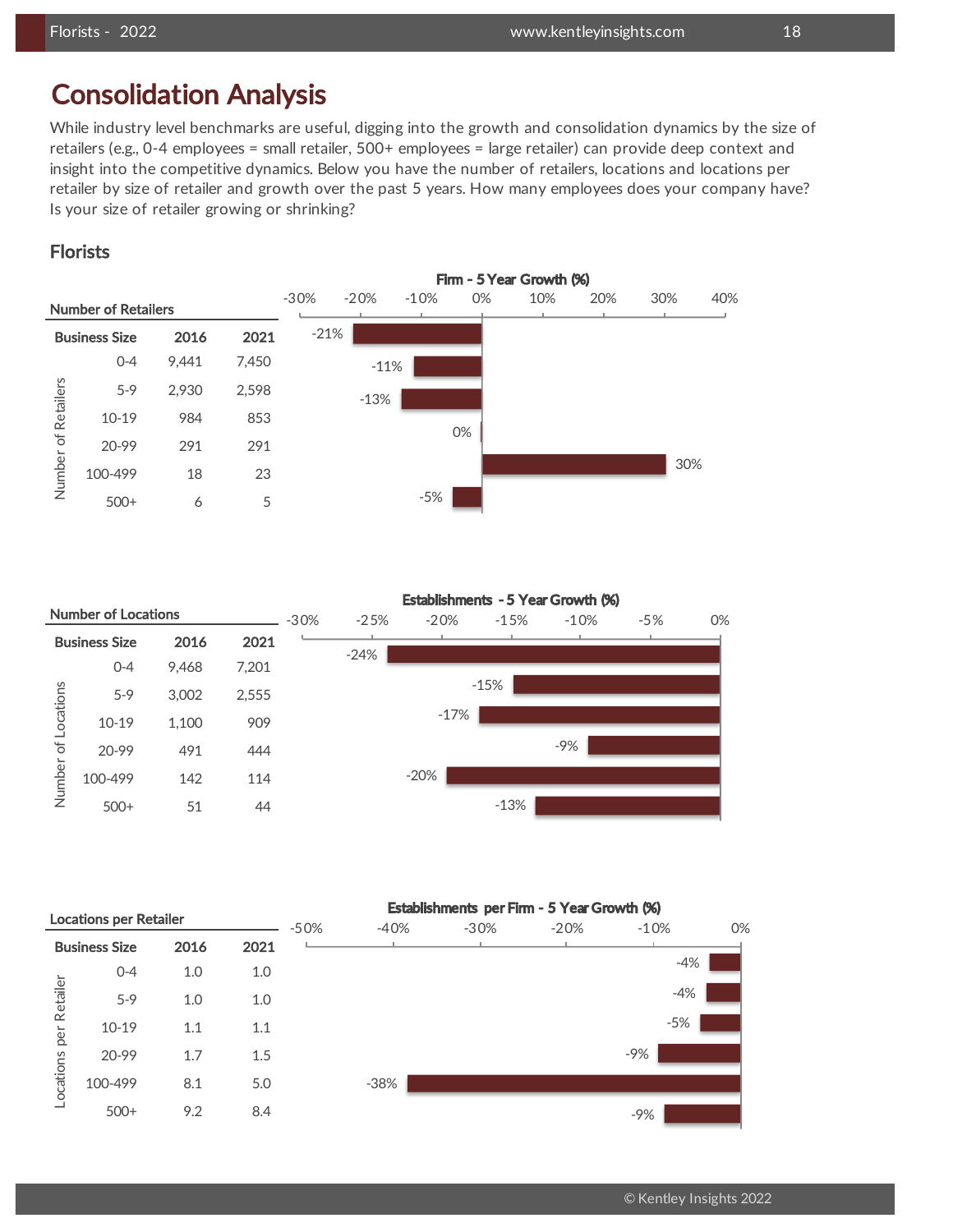## Employment by Business Size

Employment dynamics by size of Company highlights a deeper level of insight into what size companies are growing and shrinking. Below are metrics on employees , employees per company, and employees per Location segmented by business size with growth figures.

### **Florists**

|              | <b>Number of Employees</b> |        |        | $-80%$ | $-60%$ | $-40%$ | Employment - 5-Year Growth (%)<br>$-20%$ | 0% | 20% |
|--------------|----------------------------|--------|--------|--------|--------|--------|------------------------------------------|----|-----|
|              | <b>Business Size</b>       | 2016   | 2021   |        |        |        |                                          |    |     |
|              | $O - 4$                    | 19,213 | 14,854 |        |        |        | $-23%$                                   |    |     |
| of Employees | $5-9$                      | 19,321 | 17,445 |        |        |        | $-10%$                                   |    |     |
|              | $10-19$                    | 12,980 | 11,221 |        |        |        | $-14%$                                   |    |     |
|              | 20-99                      | 8,783  | 8,895  |        |        |        |                                          | 1% |     |
| Number       | 100-499                    | 1,765  | 1,997  |        |        |        |                                          |    | 13% |
|              | $500+$                     | 1,330  | 414    | $-69%$ |        |        |                                          |    |     |

|           |                               |       |      |        |        |        | Employees per Firm - 5 Year Growth (%) |       |     |
|-----------|-------------------------------|-------|------|--------|--------|--------|----------------------------------------|-------|-----|
|           | <b>Employees per Retailer</b> |       |      | $-80%$ | $-60%$ | $-40%$ | $-20%$                                 | 0%    | 20% |
|           | <b>Business Size</b>          | 2016  | 2021 |        |        |        |                                        | $-2%$ |     |
|           | $O - 4$                       | 2.0   | 2.0  |        |        |        |                                        | 2%    |     |
| Employees | $5-9$                         | 6.6   | 6.7  |        |        |        |                                        |       |     |
|           | $10-19$                       | 13.2  | 13.1 |        |        |        |                                        | 0%    |     |
| $\sigma$  | 20-99                         | 30.1  | 30.5 |        |        |        |                                        | 1%    |     |
| Number    | 100-499                       | 99.8  | 86.7 |        |        |        | $-13%$                                 |       |     |
|           | $500+$                        | 238.1 | 77.9 | -67%   |        |        |                                        |       |     |

|              | <b>Employees per Location</b> |      |      |        |        |        | Employees per Location- 5-Year Growth (%) |    |     |     |     |
|--------------|-------------------------------|------|------|--------|--------|--------|-------------------------------------------|----|-----|-----|-----|
|              | <b>Business Size</b>          | 2016 | 2021 | $-80%$ | $-60%$ | $-40%$ | $-20%$                                    | 0% | 20% | 40% | 60% |
|              | $O - 4$                       | 2.0  | 2.1  |        |        |        |                                           | 2% |     |     |     |
| of Employees | $5-9$                         | 6.4  | 6.8  |        |        |        |                                           |    | 6%  |     |     |
|              | $10-19$                       | 11.8 | 12.3 |        |        |        |                                           |    | 5%  |     |     |
|              | 20-99                         | 17.9 | 20.0 |        |        |        |                                           |    | 12% |     |     |
| Number       | 100-499                       | 12.4 | 17.4 |        |        |        |                                           |    |     | 41% |     |
|              | $500+$                        | 26.0 | 9.3  | -64%   |        |        |                                           |    |     |     |     |
|              |                               |      |      |        |        |        |                                           |    |     |     |     |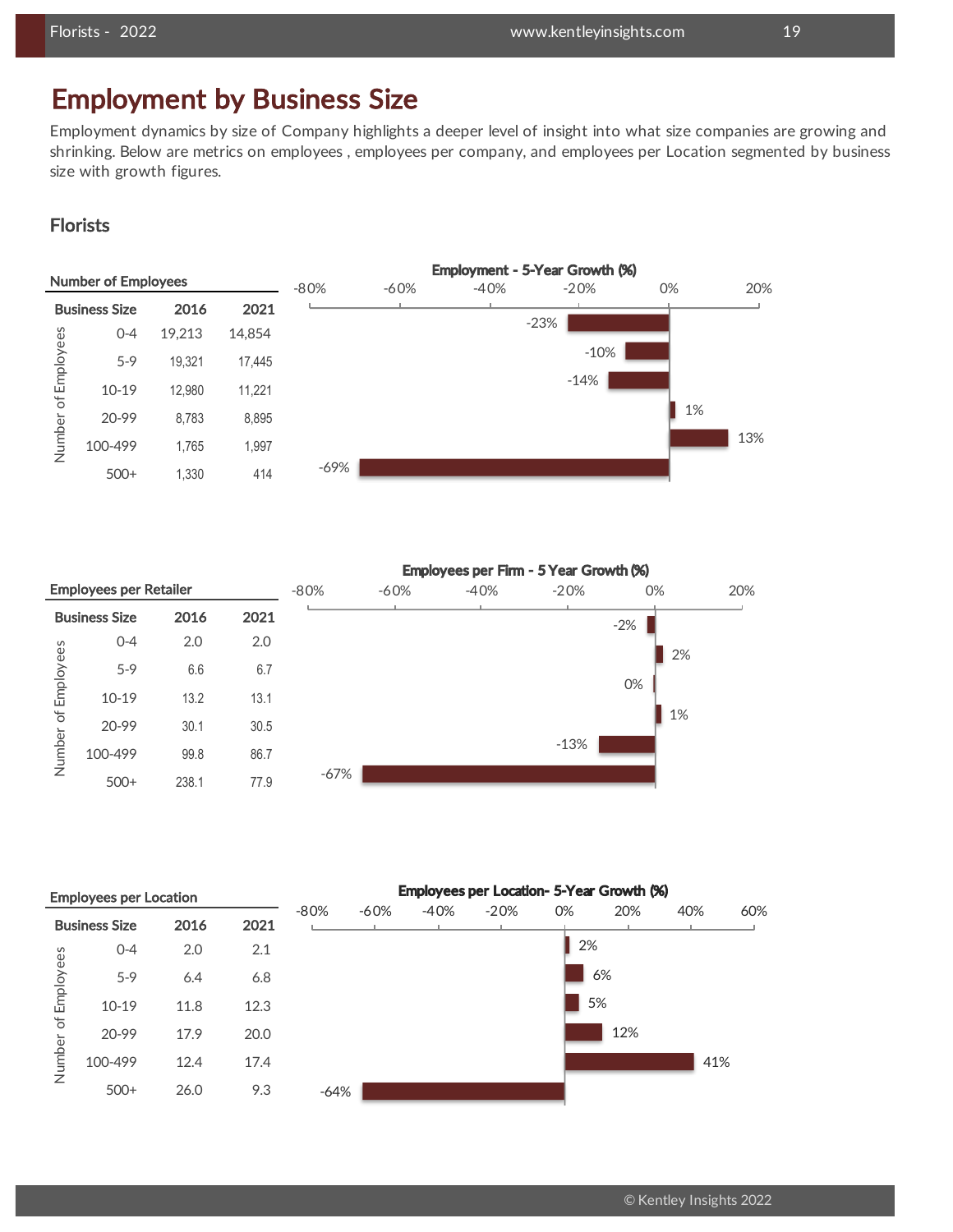### Subsector Consolidation Analysis (1/2)

Below are growth figures for number of companies and locations for all of the major services subsectors with the Homeowners Associations industry metric at the bottom of the chart.



#### 3 Yr. Growth in # of Locations



### © Kentley Insights 2022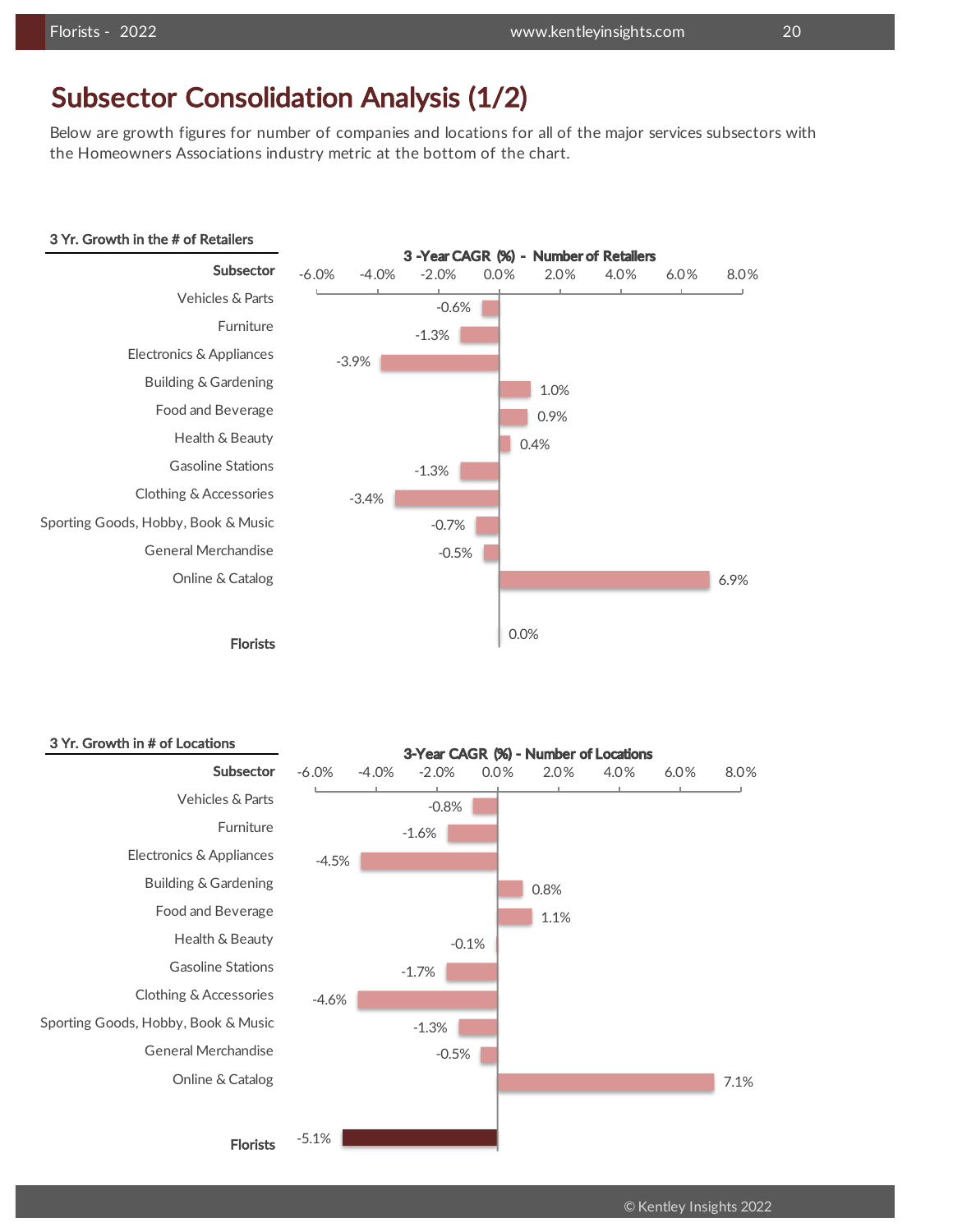### Subsector Consolidation Analysis (2/2)

Comparing your industry's retailer and employees per retailer growth versus the other retail subsectors can provide broader strategic context.

#### 3 Yr. Growth Locations per Retailer



#REF! 722 #REF! 453110 -0.2% -0.4% -0.7% -0.2% 0.2% -0.4% -0.4% -1.2% -0.5% 0.0% 0.2% 0.0% -1.5% -1.0% -0.5% 0.0% 0.5% 3 -Year CAGR (%) - Locations per Retailer

### Florists

Florists

#### 3 Yr. Growth Employees per Retailer

**Subsector** Vehicles & Parts Furniture Electronics & Appliances Building & Gardening Food and Beverage Health & Beauty Gasoline Stations Clothing & Accessories Sporting Goods, Hobby, Book & Music General Merchandise Online & Catalog

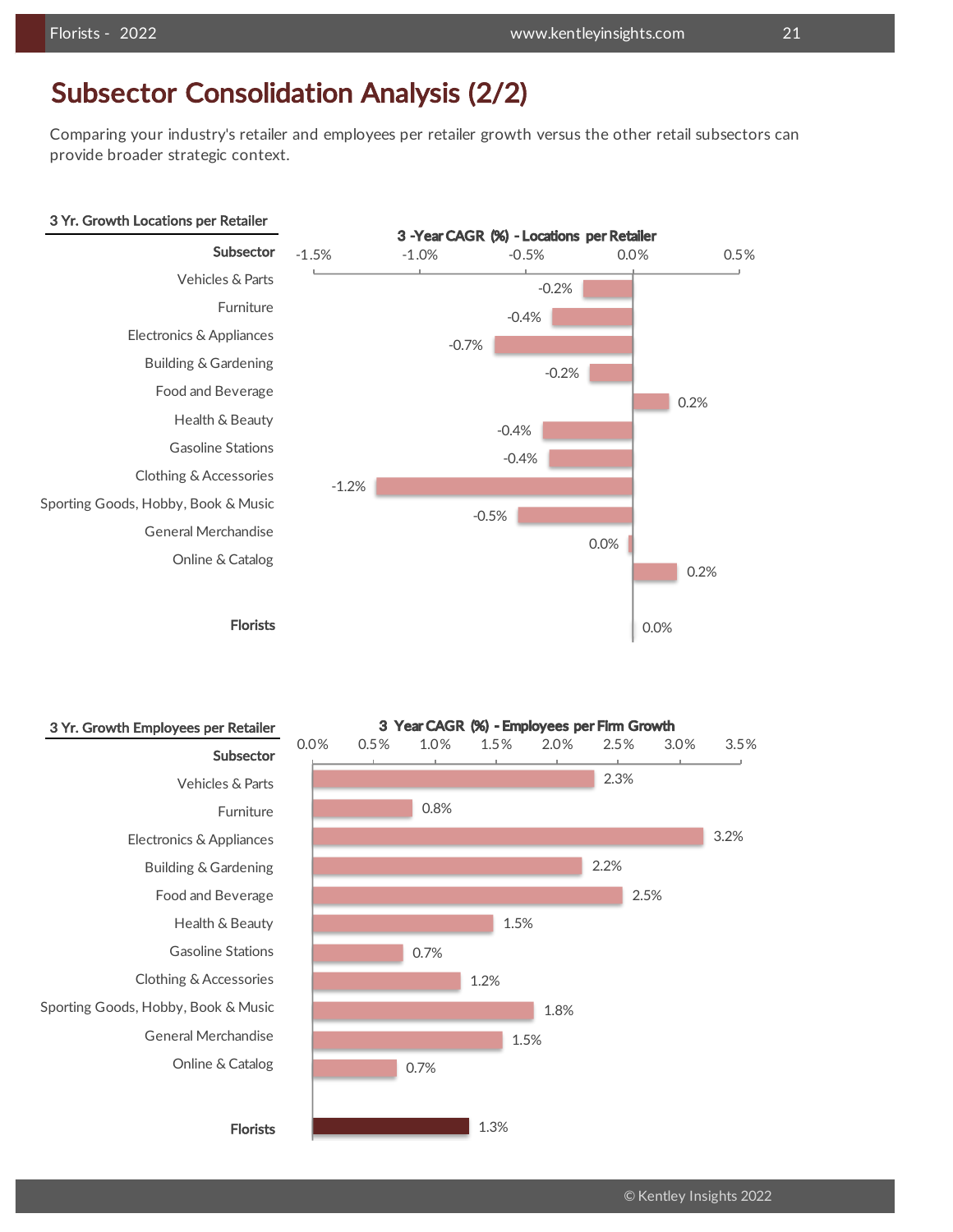## Section Two

Costs, Financials, and Workforce Benchmarks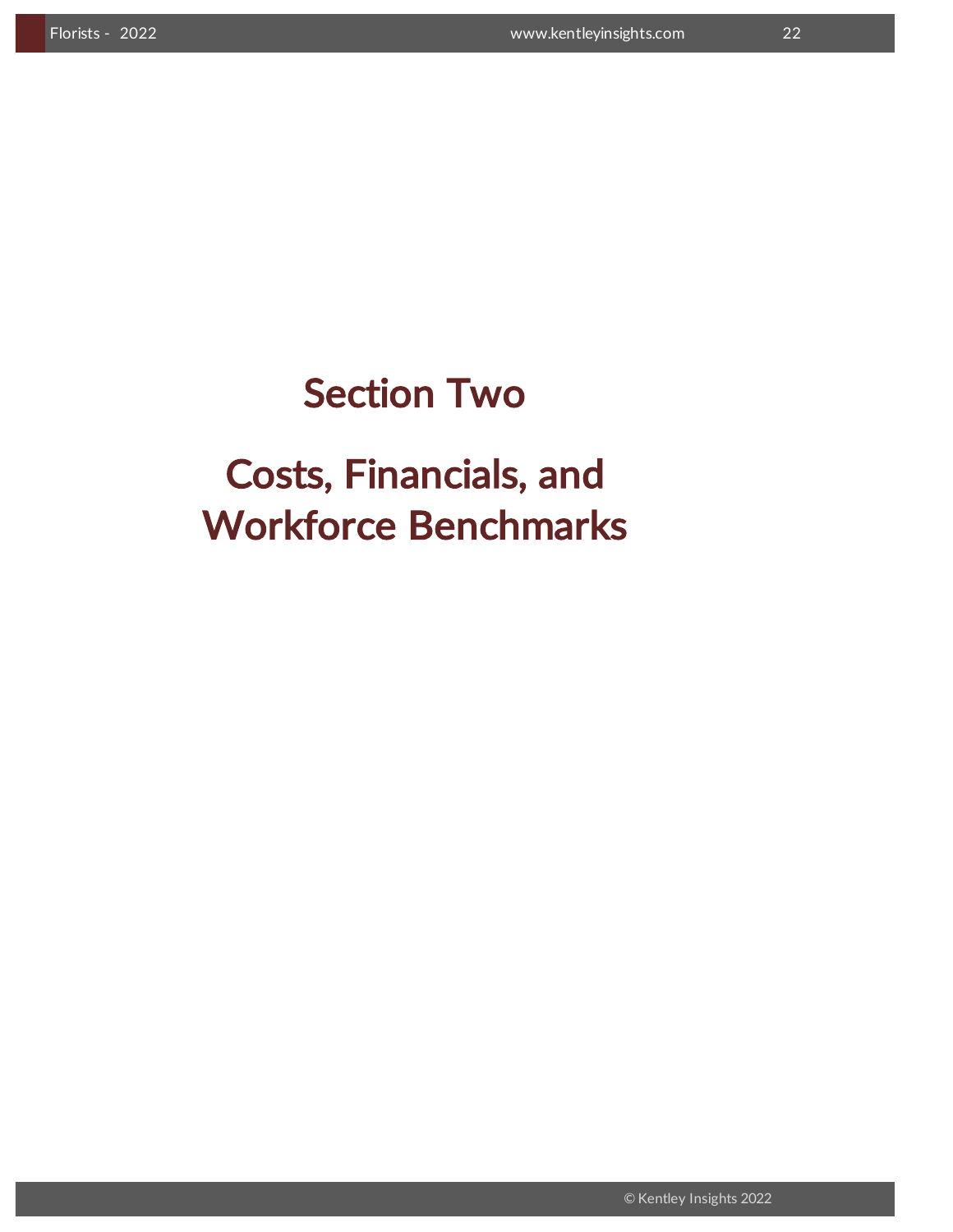### Profitability & Financial Ratio Analysis

Below are benchmarks for the percent of companies that are profitable, average net income as a percent of revenues, and financial ratios including total asset turnover, fixed asset turnover, fixed assets to total assets ratio, total assets to total liabilities ratio, return on sales, return on total assets, return on net worth, total liabilities to net worth ratio, fixed assets to net worth ratio, and solvency ratio.

### Percent of Companies that are Profitable



### Financial Ratios

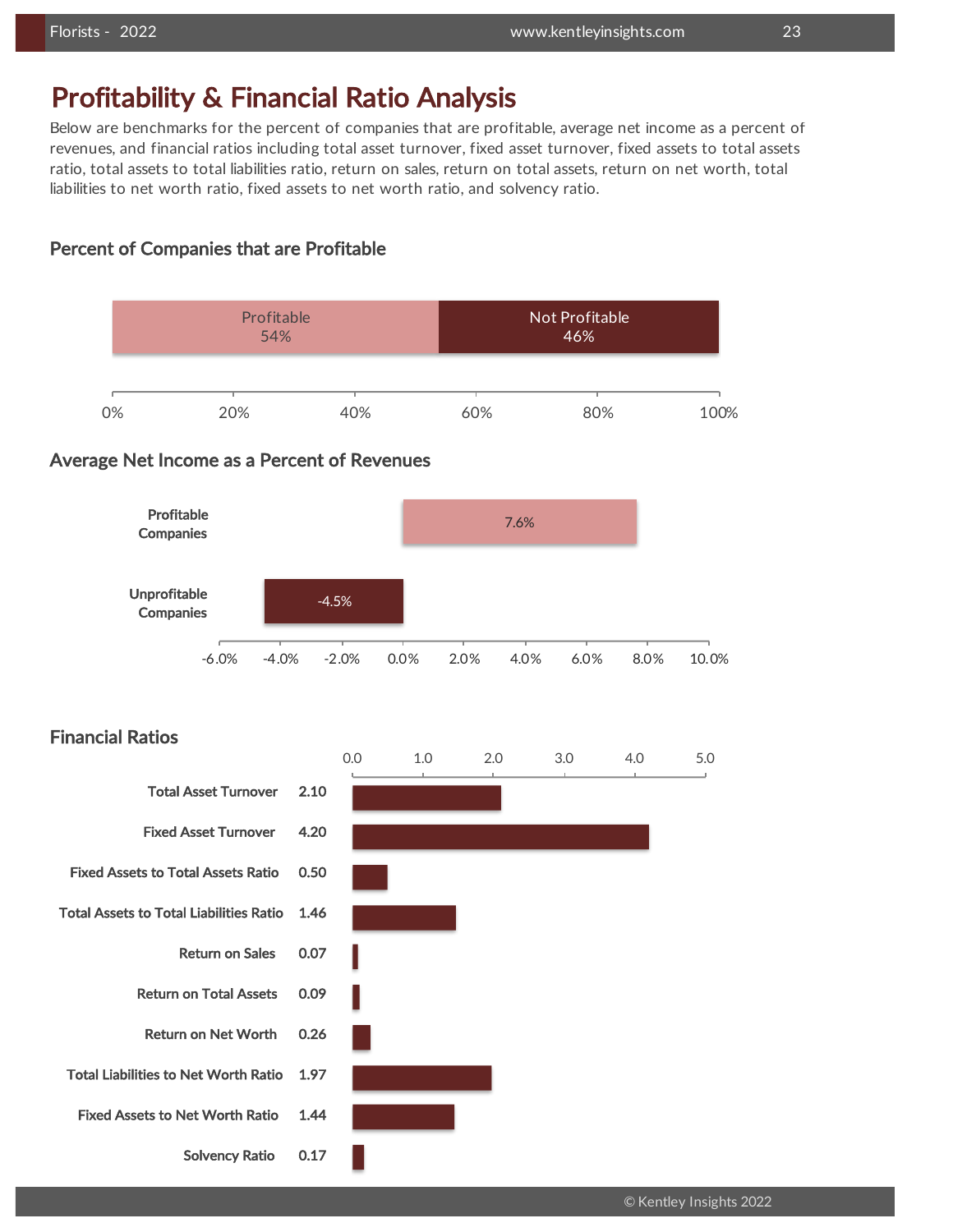## Operating Expenses

Below is total industry operating expense, industry revenue vs. industry opex growth, and opex as a percentage of revenue for the Florists industry. The data sets include historicals and forecasts.



### Industry Operating Expenses

### Industry Revenue vs. Operating Expense Growth



### Operating Expense as a Percent of Revenues



© Kentley Insights 2022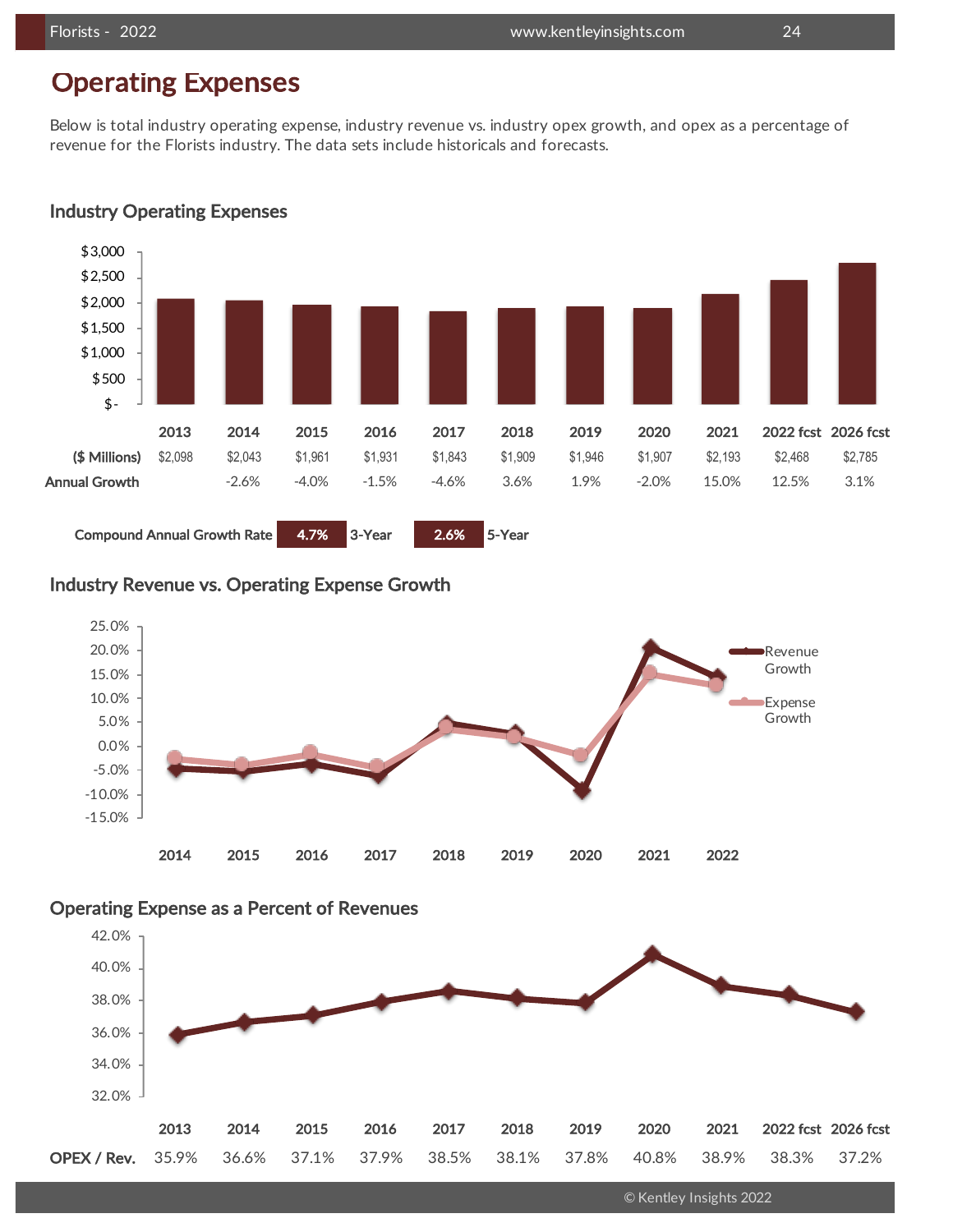### Operating Expenses per Retailer & Location

Given the dynamics of company and location growth and consolidation in the industry, it is important to normalize operating expense growth by company and location, which are below. This serves as a better benchmark for operating expense comparisons.



### Industry Operating Expenses per Retailer

Compound Annual Growth Rate 9.1% 3-Year 6.1% 5-Year





### Industry Operating Expenses per Location

### Revenue Growth per Location vs. Operating Expense Growth per Location



© Kentley Insights 2022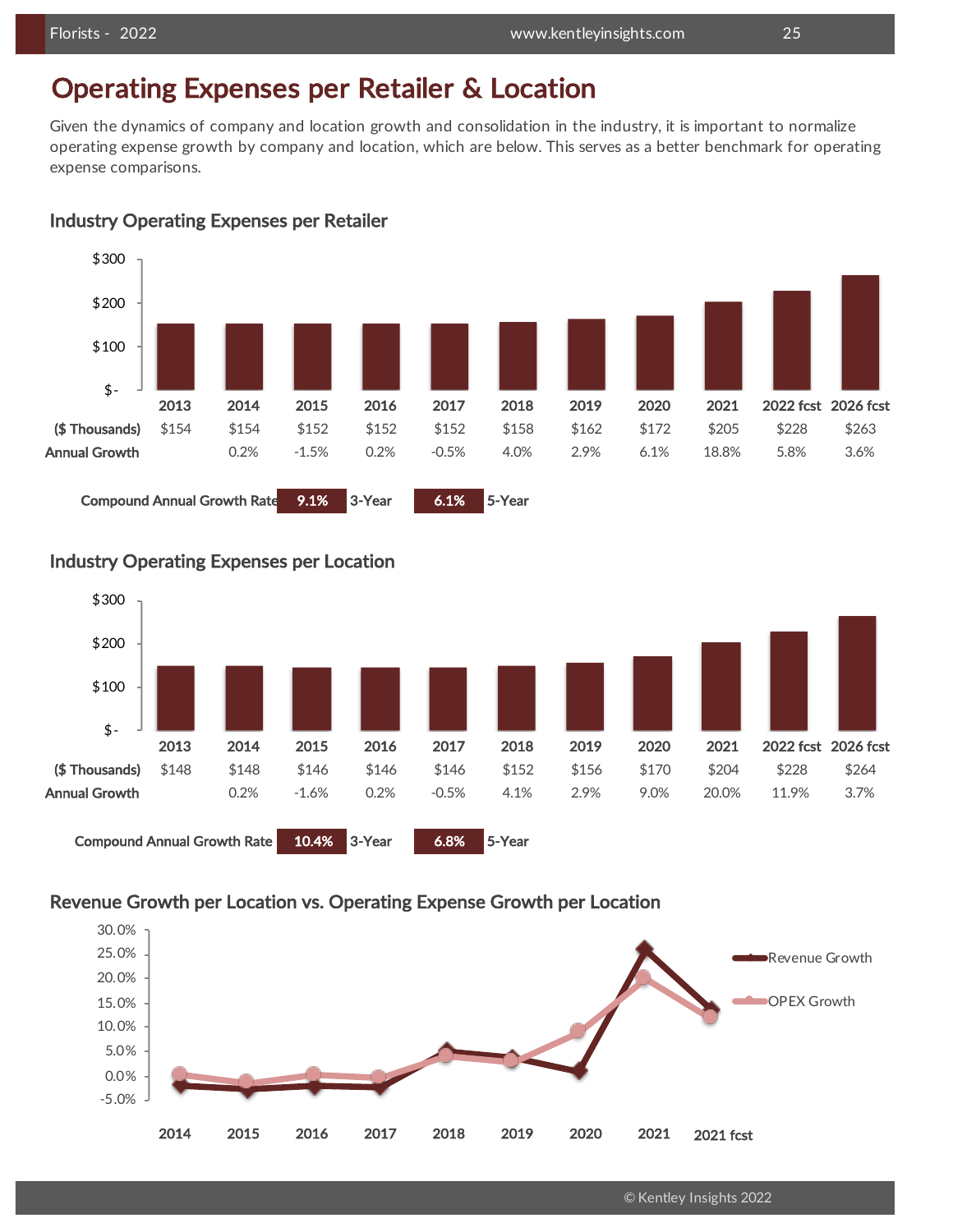## Operating Expense Detail

The detail below of the components that make up the industry's operating expense is really useful to benchmark your company's expenses against. Doing a simple gap analysis may show you where your company has opportunity to cut costs and strategically spend some more money to optimize it's cost structure.

### Florists

| <b>Operating Expense Breakdown (Total = 100%)</b> |       |     |     |     |     |     |  |  |  |
|---------------------------------------------------|-------|-----|-----|-----|-----|-----|--|--|--|
|                                                   | 0%    | 10% | 20% | 30% | 40% | 50% |  |  |  |
| <b>Employee Expenses</b>                          | 49.2% |     |     |     |     |     |  |  |  |
| <b>Annual Payroll</b>                             | 39.8% |     |     |     |     |     |  |  |  |
| Health insurance                                  | 2.3%  |     |     |     |     |     |  |  |  |
| Defined contribution plans                        | 0.4%  |     |     |     |     |     |  |  |  |
| Defined benefit pension plans                     | 0.0%  |     |     |     |     |     |  |  |  |
| Other fringe benefits                             | 4.8%  |     |     |     |     |     |  |  |  |
| Contract labor costs, incl. temporary help        | 0.9%  |     |     |     |     |     |  |  |  |
| Commission expense                                | 1.0%  |     |     |     |     |     |  |  |  |
| <b>Property Expenses</b>                          | 18.5% |     |     |     |     |     |  |  |  |
| Lease and rent for stores & buildings             | 14.9% |     |     |     |     |     |  |  |  |
| Repairs and maintenance to buildings              | 1.1%  |     |     |     |     |     |  |  |  |
| Purchased electricity                             | 1.9%  |     |     |     |     |     |  |  |  |
| Water, sewer, refuse, utility payments            | 0.6%  |     |     |     |     |     |  |  |  |
| <b>Equipment Expenses</b>                         | 5.1%  |     |     |     |     |     |  |  |  |
| Expensed equipment                                | 0.4%  |     |     |     |     |     |  |  |  |
| Lease and rent for machinery and equip.           | 0.4%  |     |     |     |     |     |  |  |  |
| Repairs, maint. to machinery and equip.           | 0.6%  |     |     |     |     |     |  |  |  |
| Depreciation and amortization charges             | 3.8%  |     |     |     |     |     |  |  |  |
| <b>IT Expenses</b>                                | 1.8%  |     |     |     |     |     |  |  |  |
| Data processing & computer services               | 0.4%  |     |     |     |     |     |  |  |  |
| <b>Communication services</b>                     | 1.1%  |     |     |     |     |     |  |  |  |
| Expensed purchases of software                    | 0.3%  |     |     |     |     |     |  |  |  |
| <b>Inventory Handling &amp; Supplies</b>          | 5.2%  |     |     |     |     |     |  |  |  |
| Other materials, parts, and supplies              | 2.0%  |     |     |     |     |     |  |  |  |
| Transport, shipping, warehousing                  | 2.3%  |     |     |     |     |     |  |  |  |
| Purchased fuels (except motor fuels)              | 0.2%  |     |     |     |     |     |  |  |  |
| Packaging materials and containers                | 0.6%  |     |     |     |     |     |  |  |  |
| <b>Miscellaneous Expenses</b>                     | 8.5%  |     |     |     |     |     |  |  |  |
| Advertising and promotional services              | 4.6%  |     |     |     |     |     |  |  |  |
| Professional and technical services               | 2.5%  |     |     |     |     |     |  |  |  |
| Taxes and license fees                            | 1.4%  |     |     |     |     |     |  |  |  |
| <b>Other Operating Expenses</b>                   | 11.7% |     |     |     |     |     |  |  |  |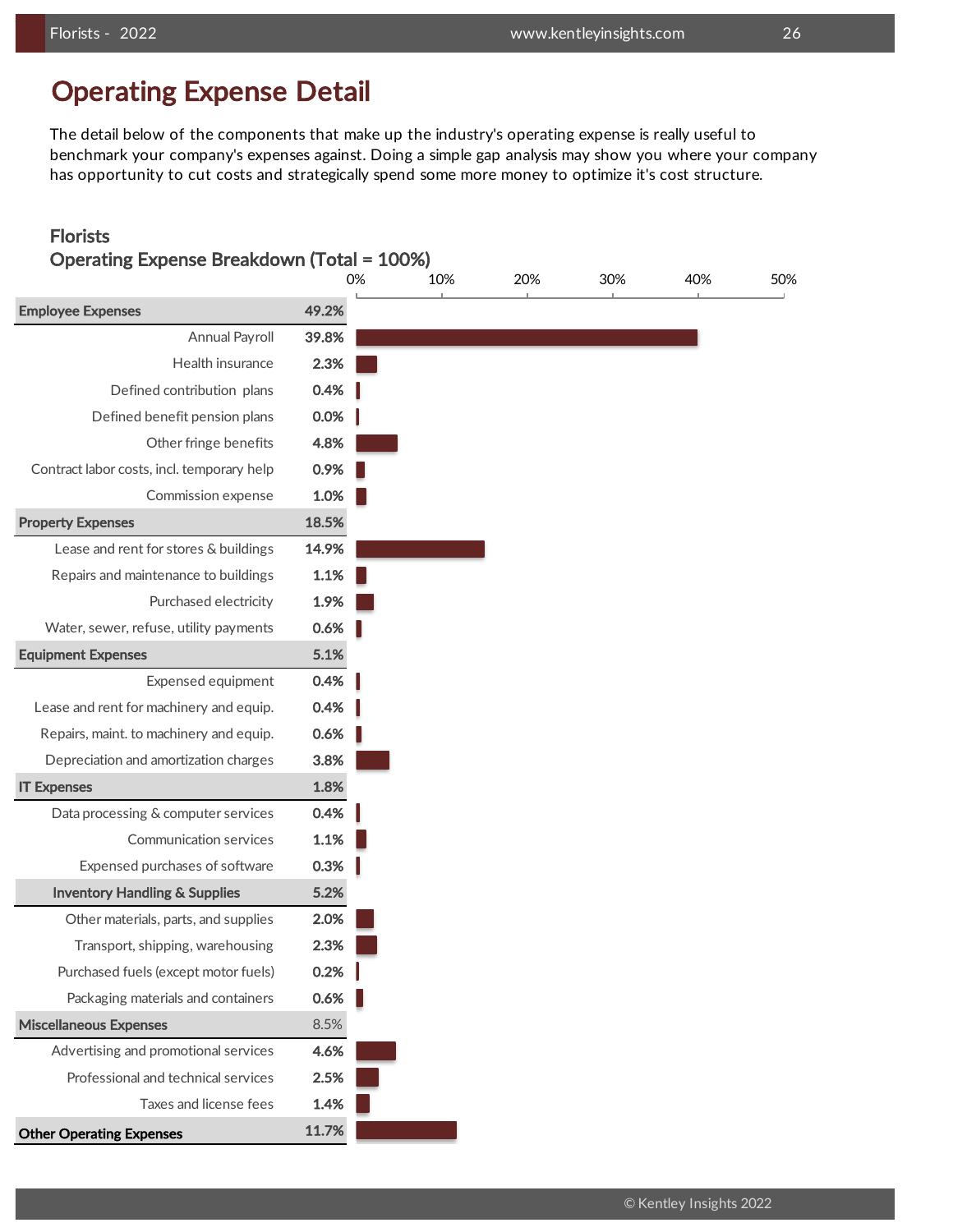### Inventory Turns & Gross Margin

Retailers tie up a significant amount of capital in inventory, and the ability to successfully manage this inventory is one of the major drivers of value growth. And, the ability to manage the costs of this inventory, while properly pricing the inventory drives the gross margin of a retailer.

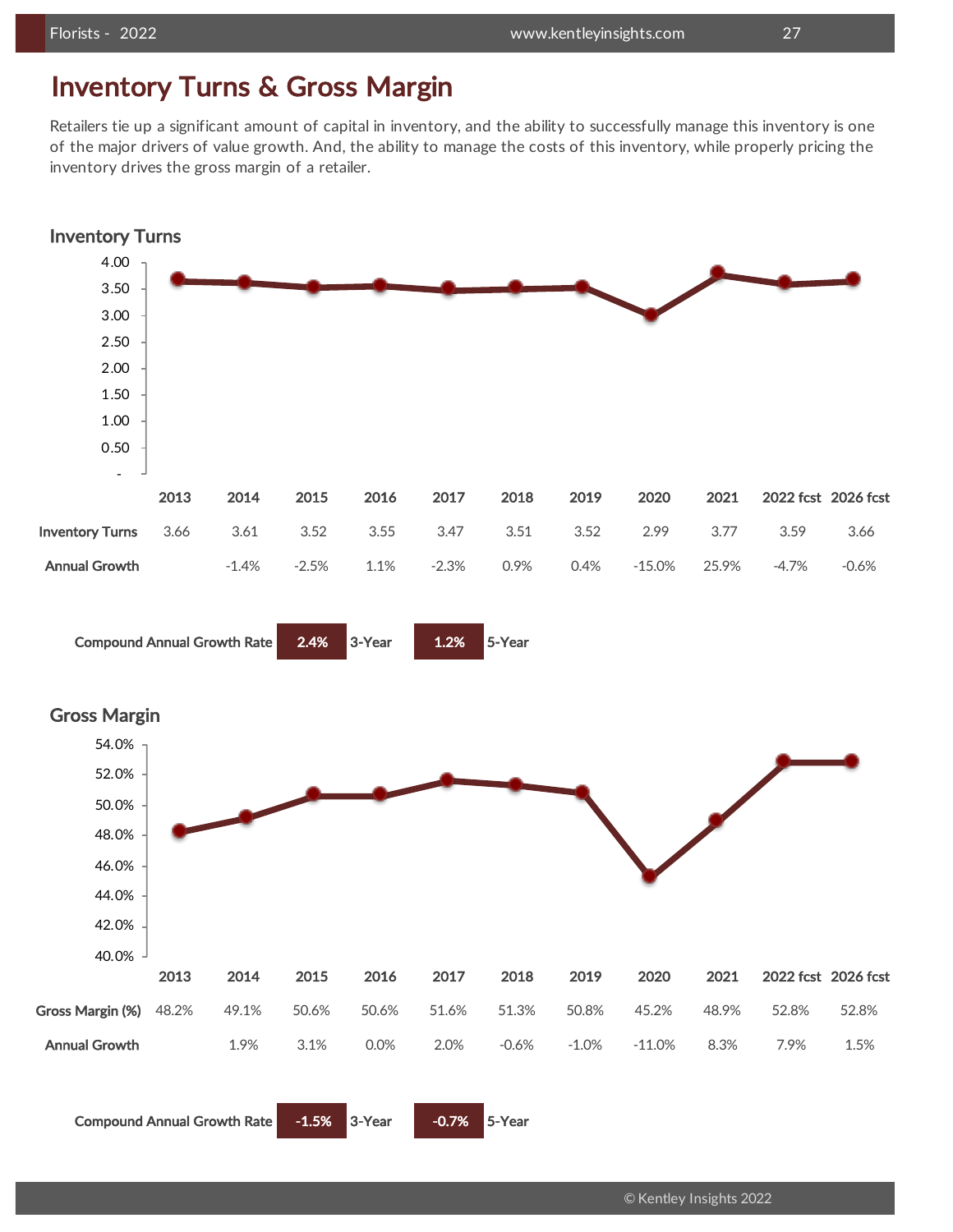## Employee Productivity & Industry Employment

One of the simplest yet most powerful benchmarks is productivity or revenue per employee, which is a nice input to helping you figure out if your company may have too many people or too few for it's size. While employment growth of the industry can often highlight interesting supply and demand dynamics for talent.



Productivity - Revenue (output) per Employee

### Compound Annual Growth Rate 7.0% 3-Year 4.1% 5-Year







Compound Annual Growth Rate 1.3% 3-Year 1.4% 5-Year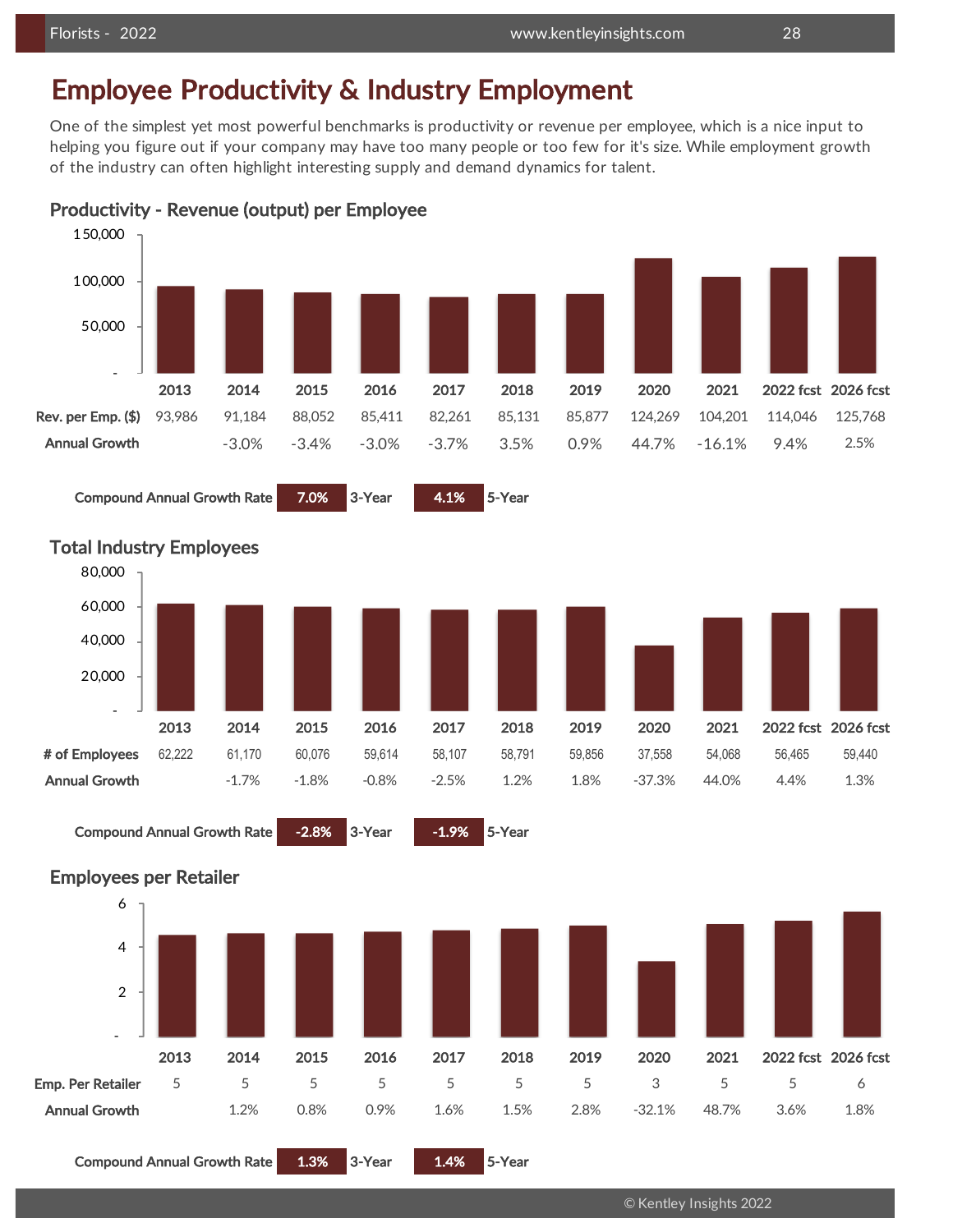## Productivity by State - Revenue (output) per Employee

Below is productivity (total revenue divided by total number of employees) by state. When it states "no data", there wasn't a sufficient sample size of data for the state.

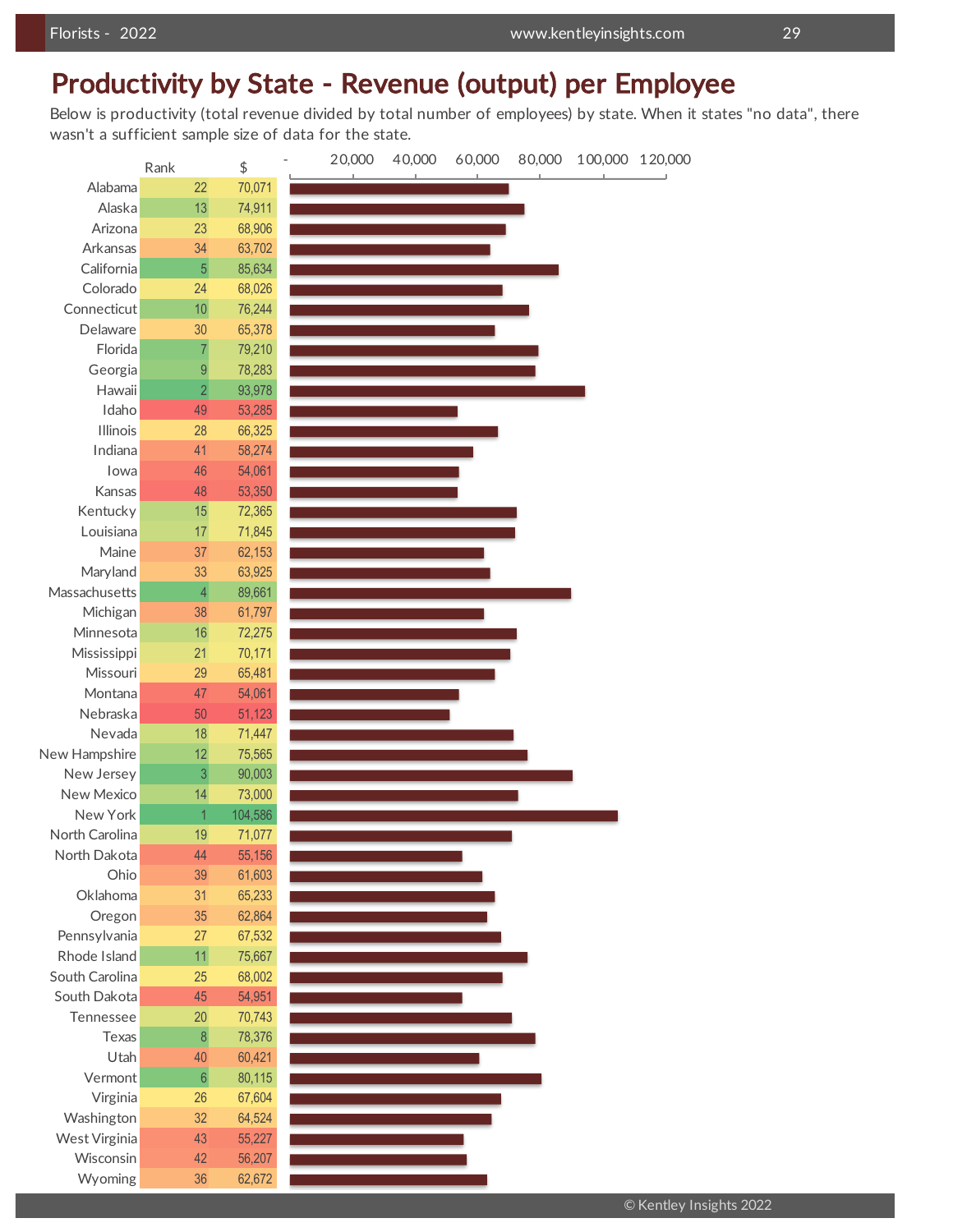## Industry Payroll

One of the consistently difficult strategic questions for every company is "are we paying our people the right amount?" In the next sections, we'll tackle this question from many different angles. The first benchmarks below cover payroll per employee, retailer and location. In particular, payroll per employee is a strong metric to benchmark against, both in terms of the dollar figure but also the historical and forecasted growth.





Compound Annual Growth Rate 2.0% 3-Year 1.2% 5-Year



Compound Annual Growth Rate 3.3% 3-Year 2.7% 5-Year



Compound Annual Growth Rate 4.6% 3-Year 3.4% 5-Year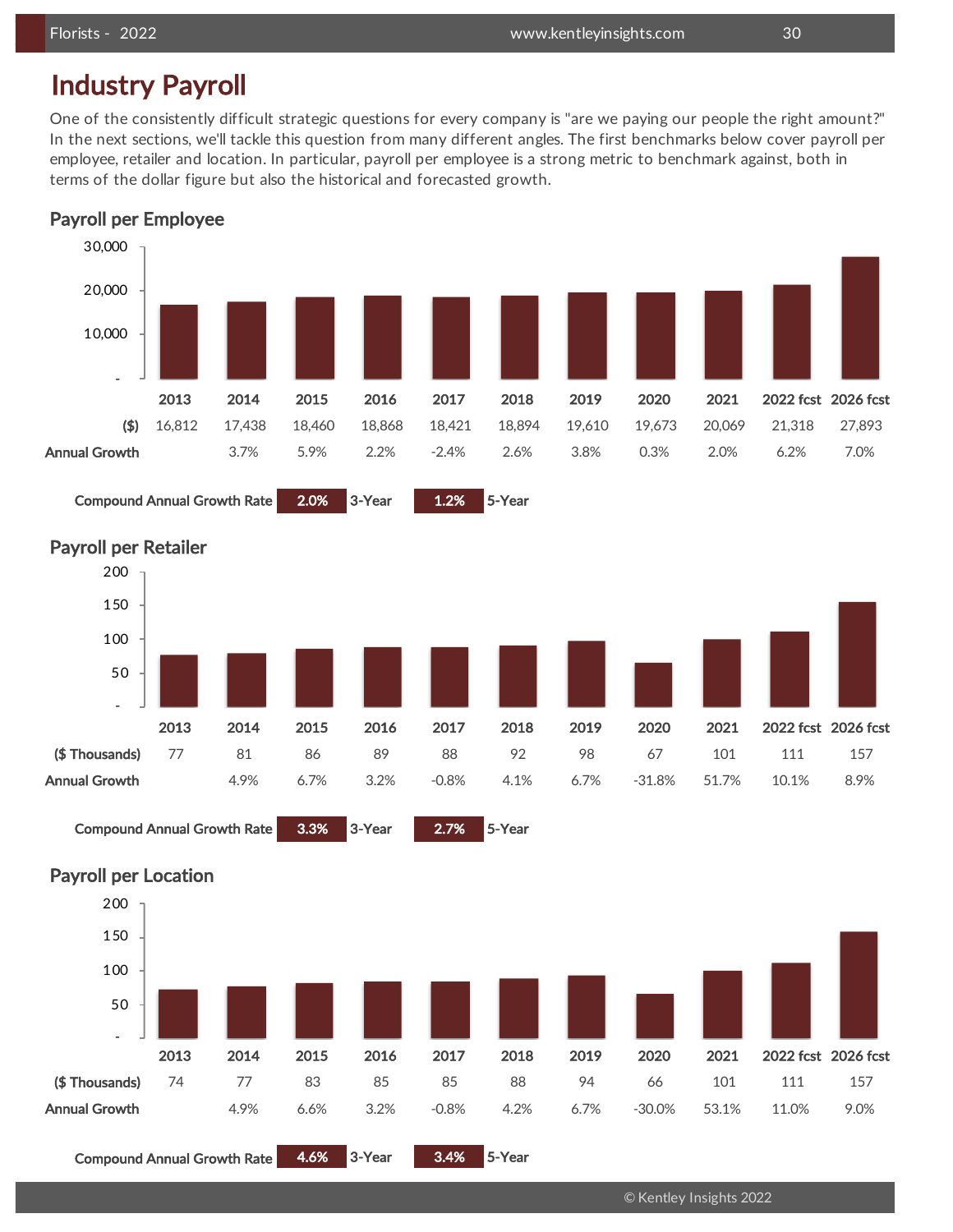### Payroll by Business Size

Payroll by business size metrics can create insights into how different size companies are fairing and how they pay for talent. Typically, the payroll per employee by business size (last chart) tells an interesting story about how different size retailers compensate their talent.

### Florists



### Payroll per Location (\$000s)

| <b>Business Size</b>           | 2016 | 2021 | $-60%$ | $-40%$ | $-20%$ |
|--------------------------------|------|------|--------|--------|--------|
| $0 - 4$                        | 34   | 39   |        |        |        |
| Number of Employees<br>$5 - 9$ | 108  | 123  |        |        |        |
| $10 - 19$                      | 219  | 257  |        |        |        |
| $20 - 99$                      | 410  | 476  |        |        |        |
| 100-499                        | 233  | 338  |        |        |        |
| $500+$                         | 394  | 199  | $-49%$ |        |        |

Payroll per Establishment - 5 Year Growth (%)



### Payroll per Employee (\$)

|           | Business Size 2016    |                     | 2021 Growth | 5,000 |
|-----------|-----------------------|---------------------|-------------|-------|
|           |                       | 0-4 16,924 18,783   | 11%         |       |
| Employees |                       | 5-9 16,823 17,946   | 7%          |       |
|           |                       | 10-19 18,589 20,852 | 12%         |       |
| umber of  |                       | 20-99 22,899 23,778 | 4%          |       |
|           | 100-499 18,799 19,377 |                     | 3%          |       |
| ż         | $500+$                | 15,186 21,418       | 41%         |       |

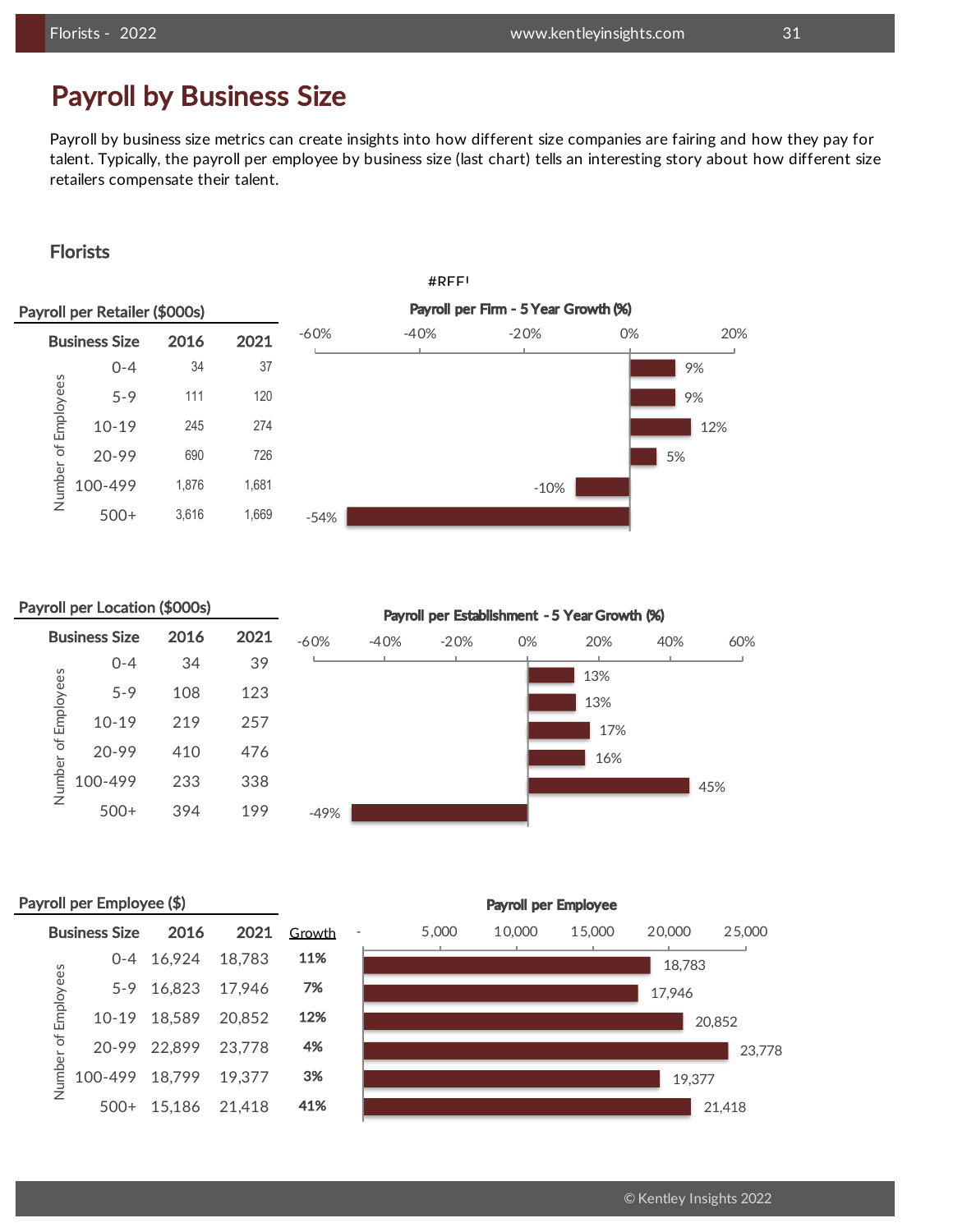### Payroll per Employee by State

The competition for talent is local, with the supply and demand dynamics of each state driving compensation. When it states "no data", there wasn't a sufficient sample size of data for the state.

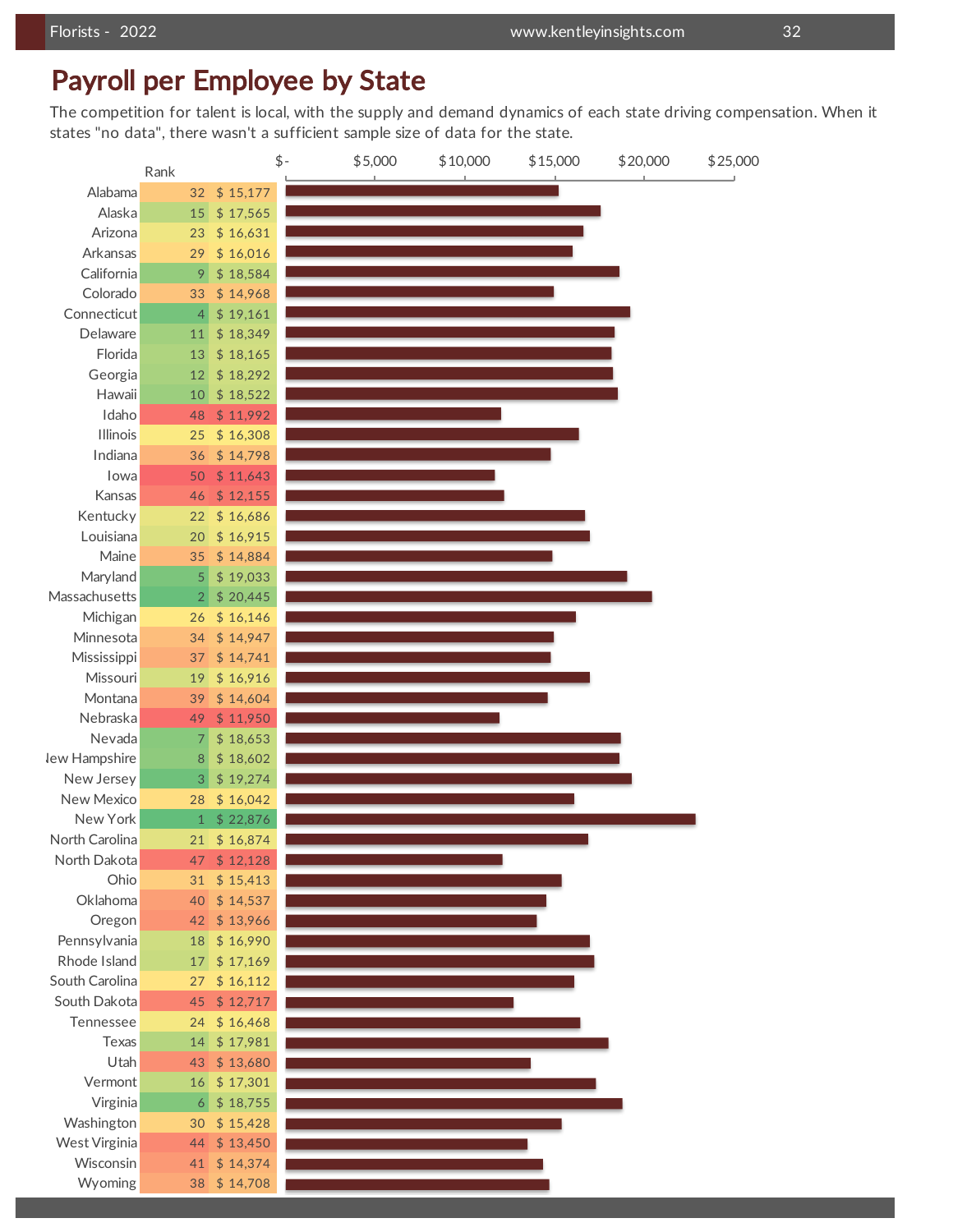### Job Categorization Benchmarks

Ensuring your company has the right people in the right roles, is just as important as having the right number of people and the proper compensation. Pay particular attention to management ratios, and the three higher-level categories of 1. management & finance, 2. sales, service & marketing, and 3. operations.

### Job Categories as a % of Total Employees

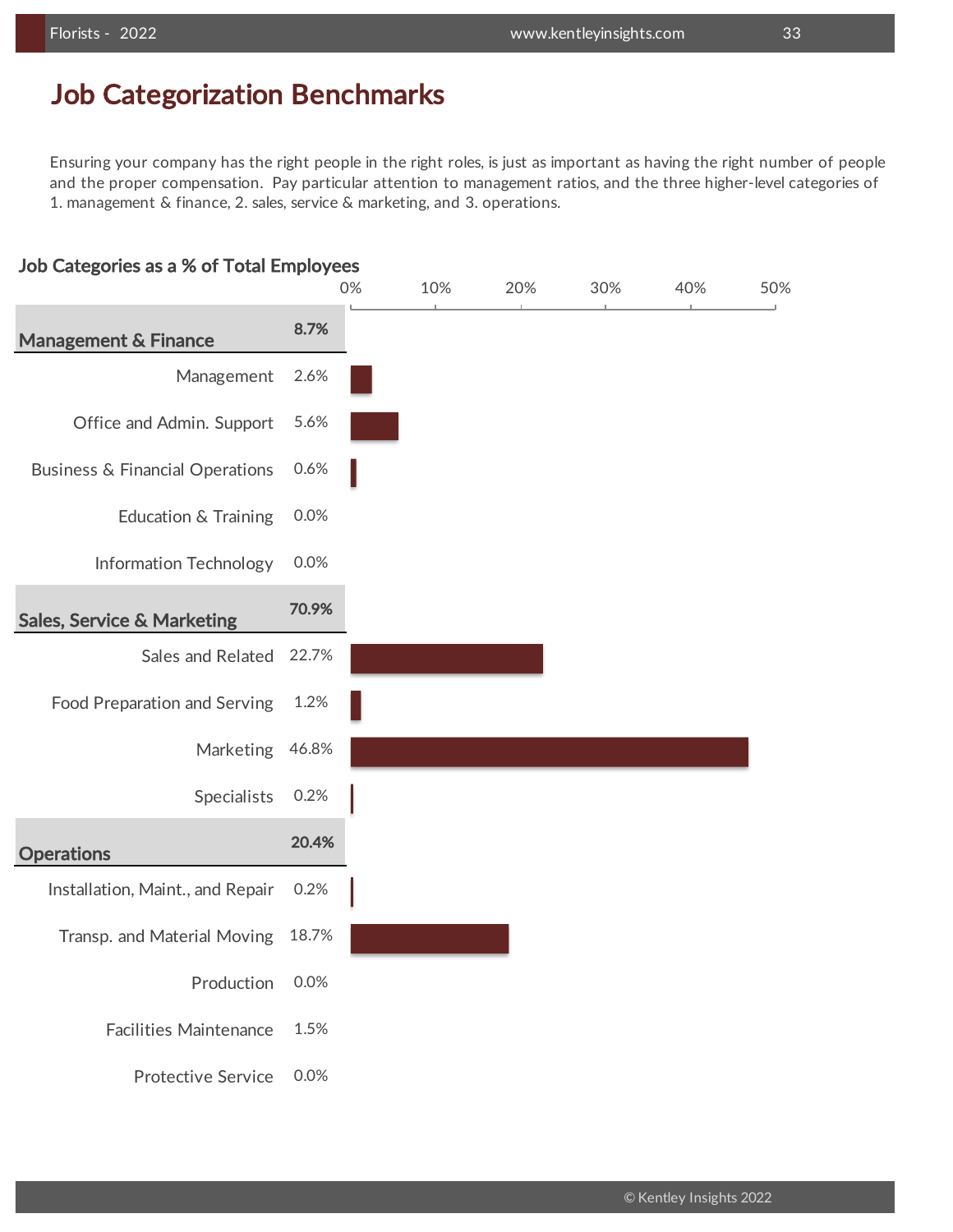## Job Categorization Pay Ranges

For those roles and people who are critical to the success of your business, it is important to understand how their compensation compares to the pay ranges of the industry. Below are the pay ranges of the high-level job categories. The bottom 10% represents the average that the 10% lowest paid receive in hourly pay, while the top 90% represents the average that the 10% highest paid receive in hourly pay. In those instances where the sample size was not statistically significant, the figures are left blank.

### Florists

### Industry Pay Ranges

|                                                                | <b>Bottom</b> | <b>Bottom</b> |         | <b>Top</b> | <b>Top</b> |
|----------------------------------------------------------------|---------------|---------------|---------|------------|------------|
| <b>Management &amp; Finance</b>                                | 10%           | 25%           | Mean    | 75%        | 90%        |
| Management                                                     | \$14.11       | \$19.04       | \$37.08 | \$43.72    | \$67.84    |
| Office and Administrative Support                              | \$9.81        | \$12.06       | \$16.63 | \$19.68    | \$25.62    |
| <b>Business and Financial Operations</b>                       | \$13.88       | \$18.00       | \$24.96 | \$31.66    | \$38.47    |
| Education & Training no data no data no data no data no data   |               |               |         |            |            |
| Information Technology no data no data no data no data no data |               |               |         |            |            |
| <b>Sales, Service &amp; Marketing</b>                          |               |               |         |            |            |
| Sales and Related                                              | \$9.86        | \$11.34       | \$15.50 | \$16.40    | \$22.68    |
| Food Preparation and Serving                                   | \$10.43       | \$11.20       | \$12.73 | \$13.46    | \$15.60    |
| <b>Marketing</b>                                               | \$9.89        | \$11.71       | \$15.15 | \$17.64    | \$21.59    |
| Specialists no data no data no data no data no data            |               |               |         |            |            |
| <b>Operations</b>                                              |               |               |         |            |            |
| Installation, Maint., and Repair \$10.50                       |               | \$12.05       | \$15.45 | \$18.29    | \$20.23    |
| Transp. and Material Moving                                    | \$9.78        | \$11.23       | \$14.27 | \$15.97    | \$20.36    |
| Production no data no data no data no data                     |               |               |         |            | no data    |
| Facilities Maintenance                                         | \$10.13       | \$12.75       | \$16.90 | \$19.76    | \$25.36    |
| Protective Service no data no data no data no data no data     |               |               |         |            |            |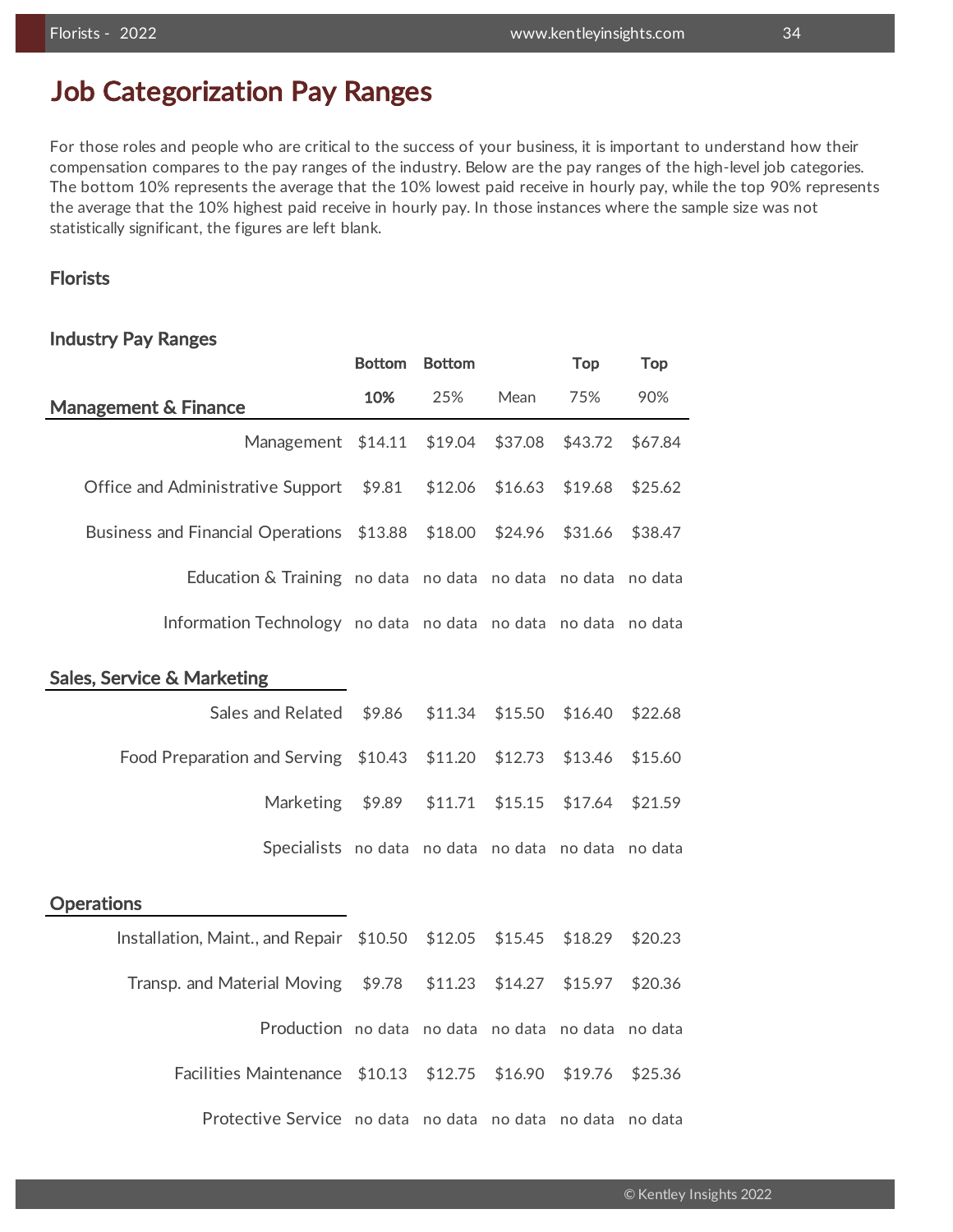## Top Detailed Jobs Analysis

The below metrics go into the details of the industry's top jobs ranked by percent of total employment.

### Top Detailed Jobs - Percent of Total Employment

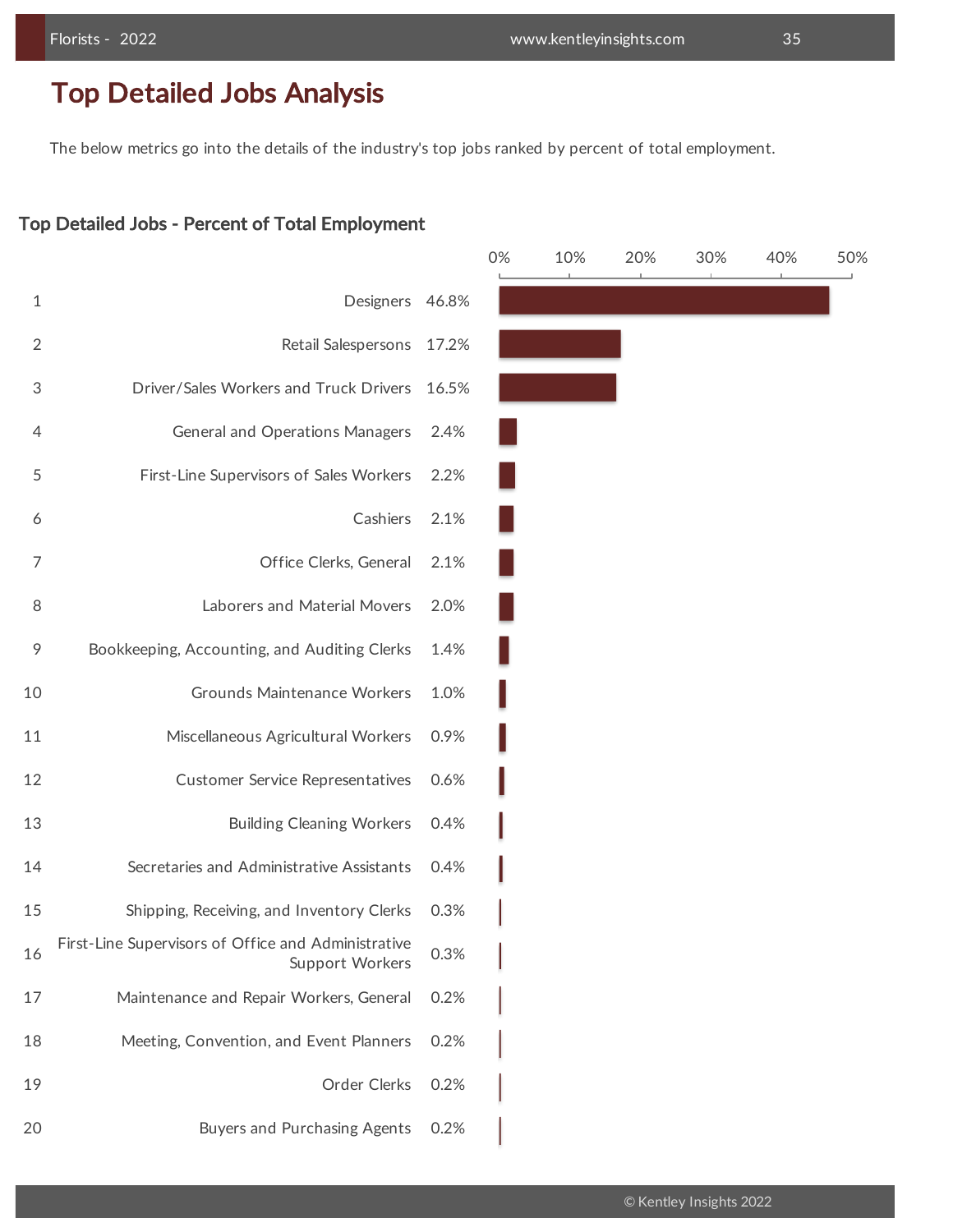## Top Detailed Jobs Analysis

Below are the details of the wage bands for the industry's top jobs. The bottom 10% represents the average that the 10% lowest paid receive in hourly pay, while the top 90% represents the average that the 10% highest paid receive in hourly pay. In those instances where the sample size was not statistically significant, the figures are left blank.

|                | <b>Top Detailed Jobs - Pay Bands</b>                                   | <b>Bottom</b><br>10% | <b>Bottom</b><br>25%    | Mean    | <b>Top</b><br>75% | <b>Top</b><br>90% |
|----------------|------------------------------------------------------------------------|----------------------|-------------------------|---------|-------------------|-------------------|
| $\mathbf{1}$   | Designers                                                              | \$9.89               | \$11.71                 | \$15.13 | \$17.62           | \$21.54           |
| $\overline{2}$ | Retail Salespersons                                                    | \$9.80               | \$11.27                 | \$14.47 | \$15.83           | \$19.60           |
| 3              | Driver/Sales Workers and Truck Drivers                                 | \$9.71               | \$11.06                 | \$14.11 | \$15.81           | \$20.30           |
| $\overline{4}$ | <b>General and Operations Managers</b>                                 | \$13.91              | \$18.66                 | \$35.44 | \$42.55           | \$61.76           |
| 5              | First-Line Supervisors of Sales Workers                                | \$14.06              | \$17.08                 | \$24.58 | \$27.69           | \$36.86           |
| 6              | Cashiers                                                               | \$9.35               | \$10.27                 | \$12.55 | \$14.49           | \$16.09           |
| $\overline{7}$ | Office Clerks, General                                                 | \$9.63               | \$11.34                 | \$15.74 | \$18.70           | \$23.97           |
| 8              | Laborers and Material Movers                                           | \$10.88              | \$12.73                 | \$15.22 | \$17.19           | \$20.49           |
| 9              | Bookkeeping, Accounting, and Auditing Clerks                           | \$10.17              | \$12.91                 | \$17.38 | \$20.73           | \$26.83           |
| 10             | Grounds Maintenance Workers                                            |                      | no data no data no data |         | no data           | no data           |
| 11             | Miscellaneous Agricultural Workers                                     | \$9.98               | \$11.22                 | \$13.81 | \$15.32           | \$19.58           |
| 12             | <b>Customer Service Representatives</b>                                | \$9.26               | \$10.74                 | \$13.84 | \$15.43           | \$20.31           |
| 13             | <b>Building Cleaning Workers</b>                                       | \$8.79               | \$9.76                  | \$12.27 | \$13.23           | \$16.49           |
| 14             | Secretaries and Administrative Assistants                              | \$10.00              | \$13.68                 | \$17.29 | \$19.29           | \$23.80           |
| 15             | Shipping, Receiving, and Inventory Clerks                              | \$11.45              | \$13.42                 | \$17.59 | \$20.86           | \$26.13           |
| 16             | First-Line Supervisors of Office and Administrative<br>Support Workers | \$15.57              | \$18.22                 | \$24.66 | \$29.81           | \$39.66           |
| 17             | Maintenance and Repair Workers, General                                | \$10.49              | \$12.02                 | \$15.25 | \$18.17           | \$20.07           |
| 18             | Meeting, Convention, and Event Planners                                | \$13.81              | \$17.30                 | \$23.04 | \$27.17           | \$34.40           |
| 19             | Order Clerks                                                           | \$9.62               | \$11.26                 | \$14.72 | \$17.20           | \$19.86           |
| 20             | Buyers and Purchasing Agents                                           | \$13.81              | \$15.91                 | \$24.52 | \$32.91           | \$38.15           |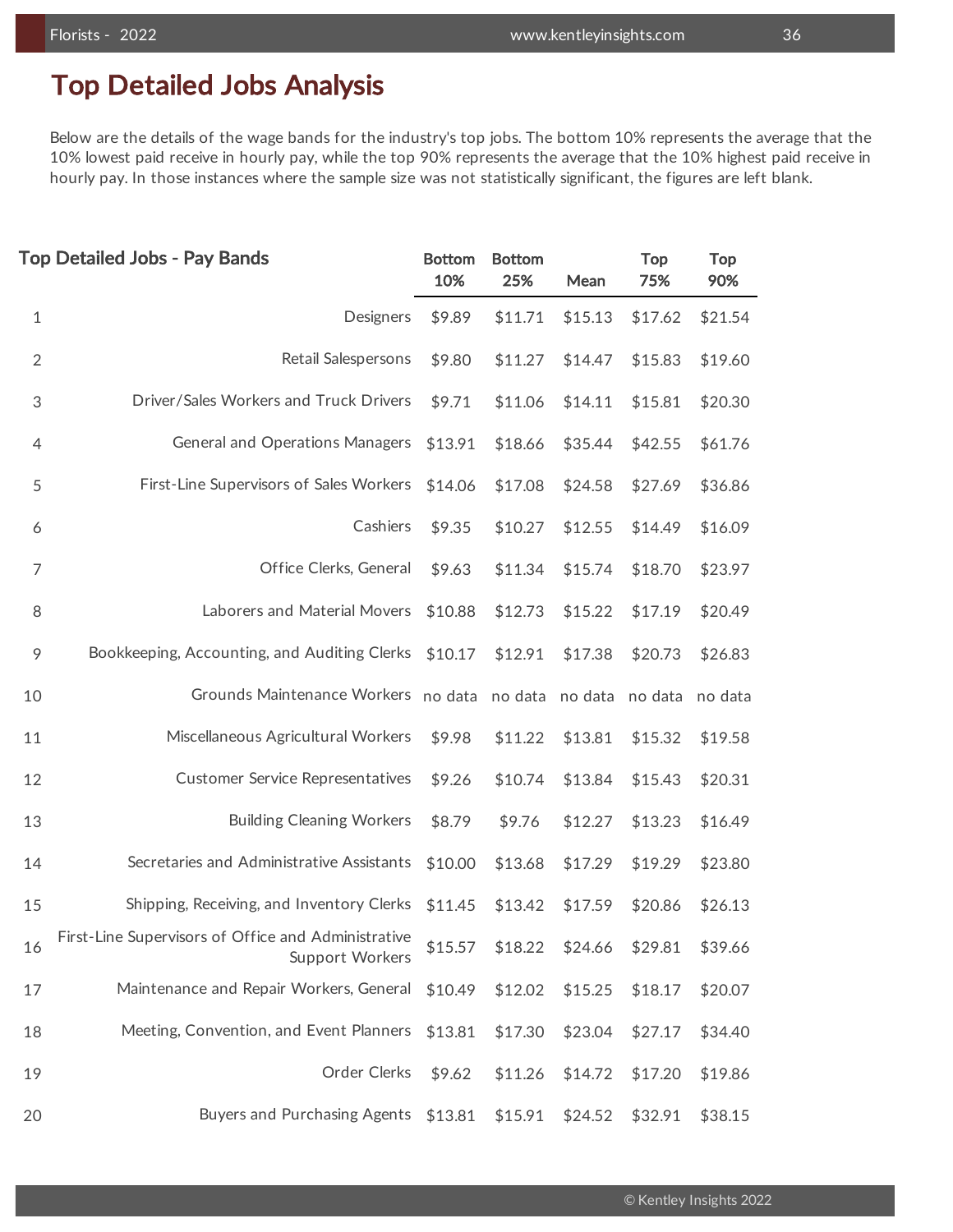sufficient sample size of data for the state.<br>مدد It is always good to know how large the industry talent pool is in a state. When it states "no data", there wasn't a

|                | Rank             | <b>Employees</b> | 1,000 | 2,000 | 3,000 | 4,000 | 5,000 | 6,000 | 7,000 | 8,000 |
|----------------|------------------|------------------|-------|-------|-------|-------|-------|-------|-------|-------|
| Alabama        | 21               | 1,395            |       |       |       |       |       |       |       |       |
| Alaska         | 50               | 212              |       |       |       |       |       |       |       |       |
| Arizona        | 24               | 1,190            |       |       |       |       |       |       |       |       |
| Arkansas       | 30               | 982              |       |       |       |       |       |       |       |       |
| California     | $\mathbf 1$      | 7,169            |       |       |       |       |       |       |       |       |
| Colorado       | 22               | 1,326            |       |       |       |       |       |       |       |       |
| Connecticut    | 25               | 1,137            |       |       |       |       |       |       |       |       |
| Delaware       | 45               | 358              |       |       |       |       |       |       |       |       |
| Florida        | $\overline{5}$   | 4,238            |       |       |       |       |       |       |       |       |
| Georgia        | 13               | 2,086            |       |       |       |       |       |       |       |       |
| Hawaii         | 41               | 452              |       |       |       |       |       |       |       |       |
| Idaho          | 37               | 506              |       |       |       |       |       |       |       |       |
| Illinois       | $\boldsymbol{6}$ | 4,021            |       |       |       |       |       |       |       |       |
| Indiana        | 11               | 2,238            |       |       |       |       |       |       |       |       |
| lowa           | 29               | 1,032            |       |       |       |       |       |       |       |       |
| Kansas         | 32               | 893              |       |       |       |       |       |       |       |       |
| Kentucky       | 23               | 1,287            |       |       |       |       |       |       |       |       |
| Louisiana      | 26               | 1,133            |       |       |       |       |       |       |       |       |
| Maine          | 38               | 485              |       |       |       |       |       |       |       |       |
| Maryland       | 15               | 1,946            |       |       |       |       |       |       |       |       |
| Massachusetts  | $17\,$           | 1,902            |       |       |       |       |       |       |       |       |
| Michigan       | $\, 8$           | 3,198            |       |       |       |       |       |       |       |       |
| Minnesota      | 14               | 2,014            |       |       |       |       |       |       |       |       |
| Mississippi    | 33               | 825              |       |       |       |       |       |       |       |       |
| Missouri       | 18               | 1,854            |       |       |       |       |       |       |       |       |
| Montana        | 40               | 464              |       |       |       |       |       |       |       |       |
| Nebraska       | 36               | 657              |       |       |       |       |       |       |       |       |
| Nevada         | 39               | 484              |       |       |       |       |       |       |       |       |
| New Hampshire  | 42               | 432              |       |       |       |       |       |       |       |       |
| New Jersey     | $10$             | 2,575            |       |       |       |       |       |       |       |       |
| New Mexico     | 43               | 375              |       |       |       |       |       |       |       |       |
| New York       | $\overline{2}$   | 5,121            |       |       |       |       |       |       |       |       |
| North Carolina | 12               | 2,192            |       |       |       |       |       |       |       |       |
| North Dakota   | 46               | 322              |       |       |       |       |       |       |       |       |
| Ohio           | $\overline{7}$   | 3,640            |       |       |       |       |       |       |       |       |
| Oklahoma       | 27               | 1,097            |       |       |       |       |       |       |       |       |
| Oregon         | 31               | 976              |       |       |       |       |       |       |       |       |
| Pennsylvania   | $\vert 4 \vert$  | 4,280            |       |       |       |       |       |       |       |       |
| Rhode Island   | 47               | 303              |       |       |       |       |       |       |       |       |
| South Carolina | 28               | 1,037            |       |       |       |       |       |       |       |       |
| South Dakota   | 44               | 374              |       |       |       |       |       |       |       |       |
| Tennessee      | 19               | 1,709            |       |       |       |       |       |       |       |       |
| Texas          | 3                | 4,936            |       |       |       |       |       |       |       |       |
| Utah           | 35               | 665              |       |       |       |       |       |       |       |       |
| Vermont        | 49               | 242              |       |       |       |       |       |       |       |       |
| Virginia       | 9                | 2,643            |       |       |       |       |       |       |       |       |
| Washington     | 20               | 1,556            |       |       |       |       |       |       |       |       |
| West Virginia  | 34               | 699              |       |       |       |       |       |       |       |       |
| Wisconsin      | 16               | 1,909            |       |       |       |       |       |       |       |       |
| Wyoming        | 48               | 253              |       |       |       |       |       |       |       |       |
|                |                  |                  |       |       |       |       |       |       |       |       |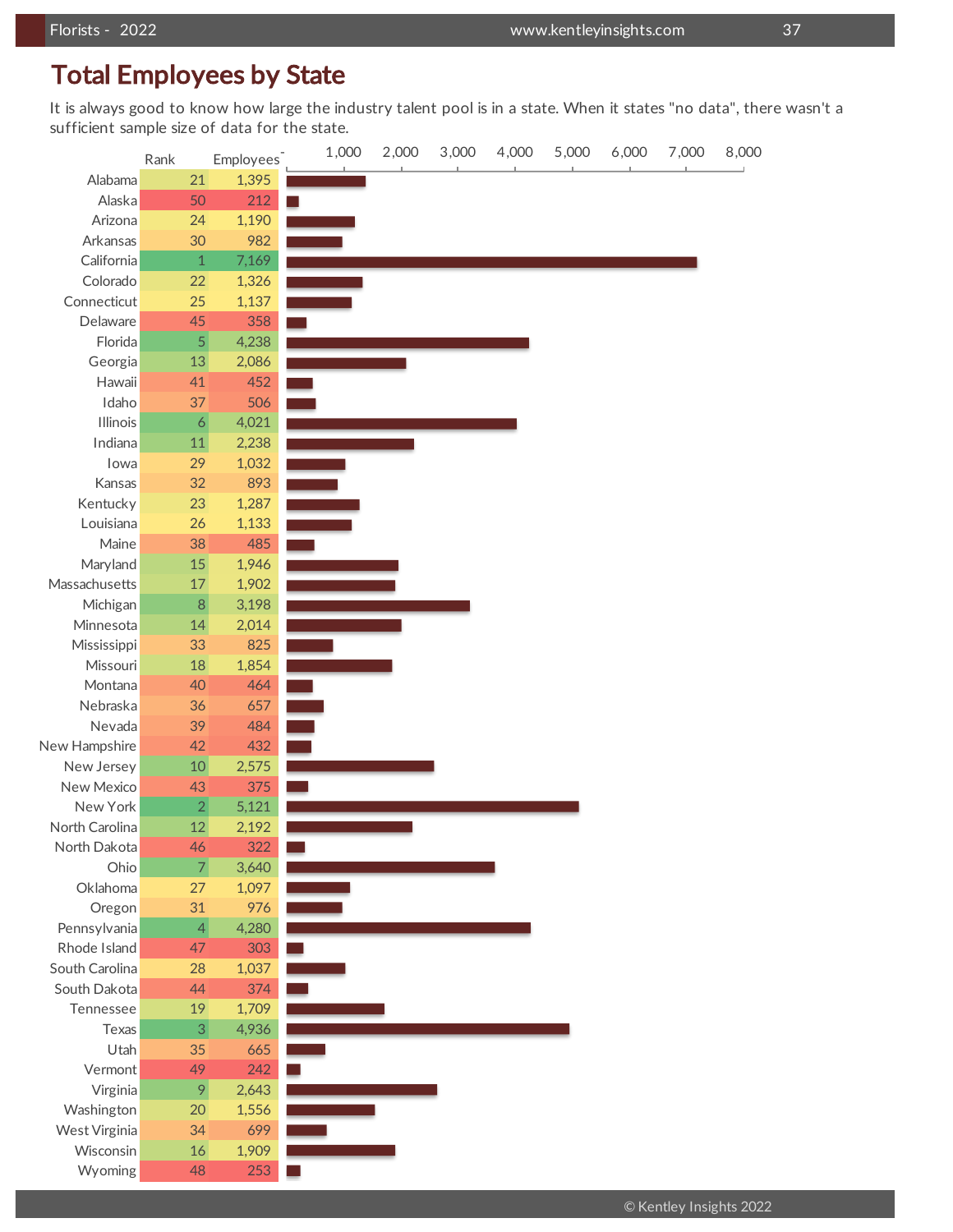### State Population to Every Industry Employee

Below is one of more entertaining metrics which is simply how many people in a state there are per each industry employee. When it states "no data", there wasn't a sufficient sample size of data for the state.